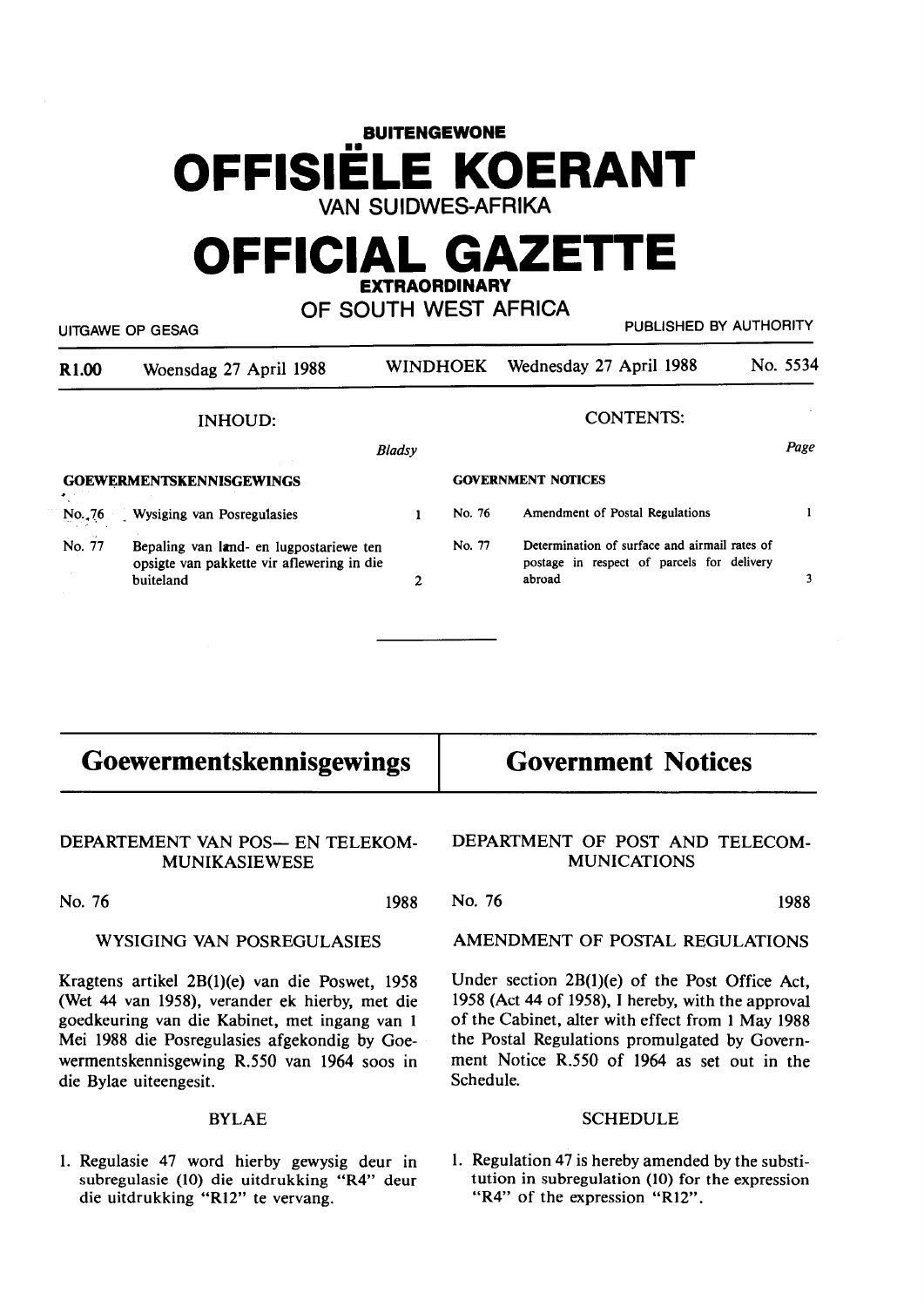2. Regulasie 50 word hierby gewysig deur in subregulasie (7)(a) die uitdrukking **"R4",** oral waar dit voorkom, deur die uitdrukking **"R12"**  te vervang.

#### J.J. **VAN RENSBURG**

Posmeester-generaal Windhoek, 7 April 1988

No. 77

1988

#### BEPALING VAN LAND- EN POSTARIEWE TEN OPSIGTE VAN **PAK-**KETTE VIR AFLEWERING IN BUITELAND LUG-DIE

Kragtens artikel 2B(1)(e) van die Poswet, 1958 (Wet 44 van 1958), en met die goedkeuring van die Kabinet -

- (a) bepaal ek hierby die land- en lugpostariewe wat ten opsigte van pakkette vir aflewering in die buiteland deur die Departement geëis of ontvang moet word met ingang van 1 Mei 1988 soos in die Bylae uiteengesit; en
- (b) herroep ek Goewermentskennisgewing 64 van 1987 met ingang van 1 Mei 1988.

J.J. VAN RENSBURG

 $\ddot{\phantom{0}}$ 

Posmeester-generaal Windhoek, 15 April 1988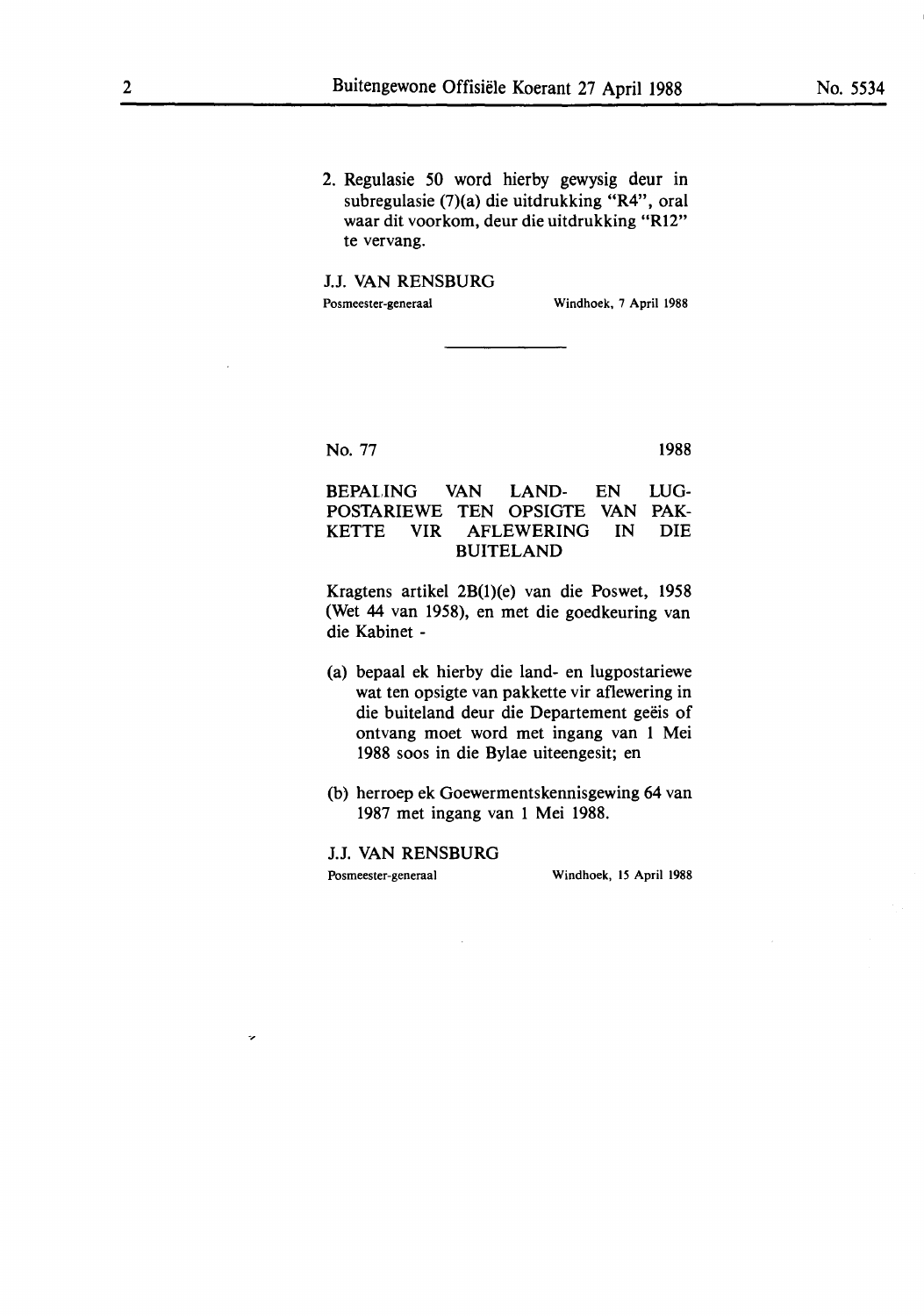2. Regulation 50 is hereby amended by the substitution in subregulation  $(7)(a)$  for the expression "R4" wherever it occurs, of the expression "Rl2".

J.J. VAN RENSBURG Postmaster General Windhoek, 7 April 1988

No. 77 1988

## **DETERMINATION** OF **SURFACE AND AIR-MAIL RATES OF POSTAGE IN RESPECT OF PARCELS FOR DELIVERY ABROAD**

Under section 2B(l)(e) of the Post Office Act, 1958 (Act 44 of 1958), and with the approval of the Cabinet -

- (a) I hereby determine the surface and airmail rates to be demanded or received by the Department in respect of parcels for delivery abroad with effect from 1 May 1988 as set out in the Schedule; and
- (b) I repeal Government Notice 64 of 1987 with effect from 1 May 1988.

J.J. VAN RENSBURG Postmaster General Windhoek, 15 April 1988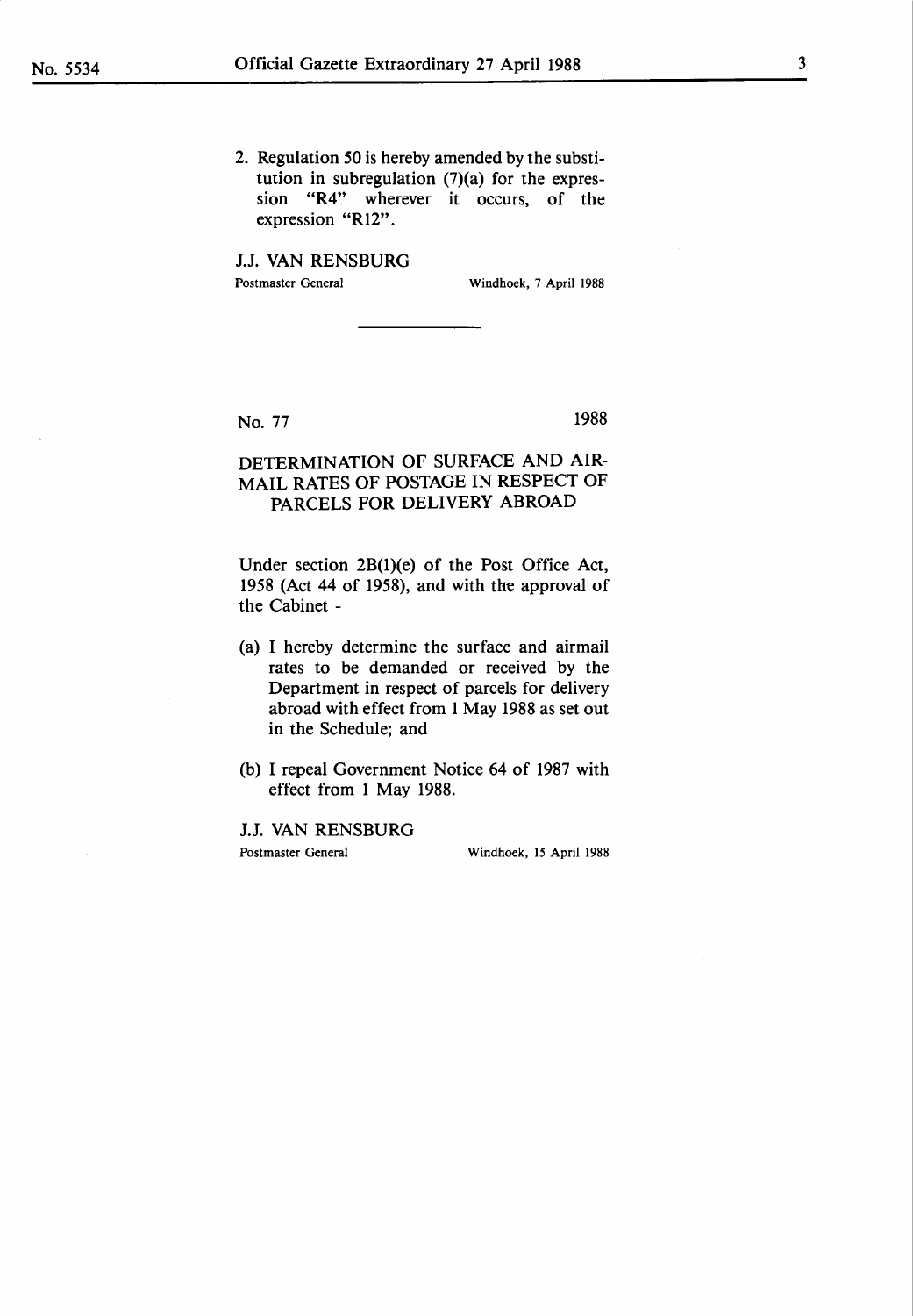**BYLAE** 

|                                                                                                 |             | LANDPOSPAKKETTARIEWE | LUGPOSPAKKETTARIEWE |                      |                     |                                                         |
|-------------------------------------------------------------------------------------------------|-------------|----------------------|---------------------|----------------------|---------------------|---------------------------------------------------------|
| LAND VAN BESTEMMING                                                                             | Tot 1 kg    | Bo 1 kg<br>Tot 3 kg  | Bo 3 kg<br>Tot 5 kg | Bo 5 kg<br>Tot 10 kg | Vir eerste<br>250 g | Vir elke by-<br>komende 250 g<br>of gedeelte<br>daarvan |
|                                                                                                 | $\mathbf R$ | ${\bf R}$            | $\mathbf R$         | $\mathbf R$          | $\mathbf R$         | R                                                       |
| Abu Dhabi                                                                                       | 14,10       | 20,50                | 28,10               | 41,80                | 16,20               | 4,80                                                    |
| Afganistan                                                                                      | 19,60       | 34,00                | 54,90               | 86,00                | 15,50               | 4,80                                                    |
| Albanie                                                                                         | 13,00       | 19,00                | 27,50               | 40,30                | 14,10               | 3,90                                                    |
| Algerië                                                                                         | 11,80       | 16,80                | 22,70               | 32,00                | 13,40               | 3,80                                                    |
| Anguilla                                                                                        | 15,50       | 22,60                | 29,90               | 42,50                | 10,70               | 5,10                                                    |
| Antigua                                                                                         | 14,80       | 20,40                | 27,20               | 38,70                | 11,00               | 4,90                                                    |
| Argentinië                                                                                      | 13,30       | 16,40                | 20,10               | 26,40                | 18,90               | 6,90                                                    |
| Ascension                                                                                       | 6, 10       | 8,60                 | 11,70               | 17,40                |                     | GEEN LUGPOSDIENS                                        |
| Australië (met inbegrip van<br>Christmaseiland, Cocos-<br>Keelingeilande en Norfolk-<br>eiland) | 6,40        | 12,10<br>X.          | 19,60               | 32,90                | 12,90               | 8,50                                                    |
| Bahama-eilande                                                                                  | 16,10       | 22,30                | 28,90               | 41,40                | 12,50               | 5,20                                                    |
| Bahrein                                                                                         | 11,20       | 18,40                | 25,70               | 38,00                | 12,80               | 4,40                                                    |

 $\sim$ 

## BUITELANDSE PAKKETTARIEFLYS

Buitengewone Offisiële Koerant 27 April 1988

No. 5534

 $\blacktriangle$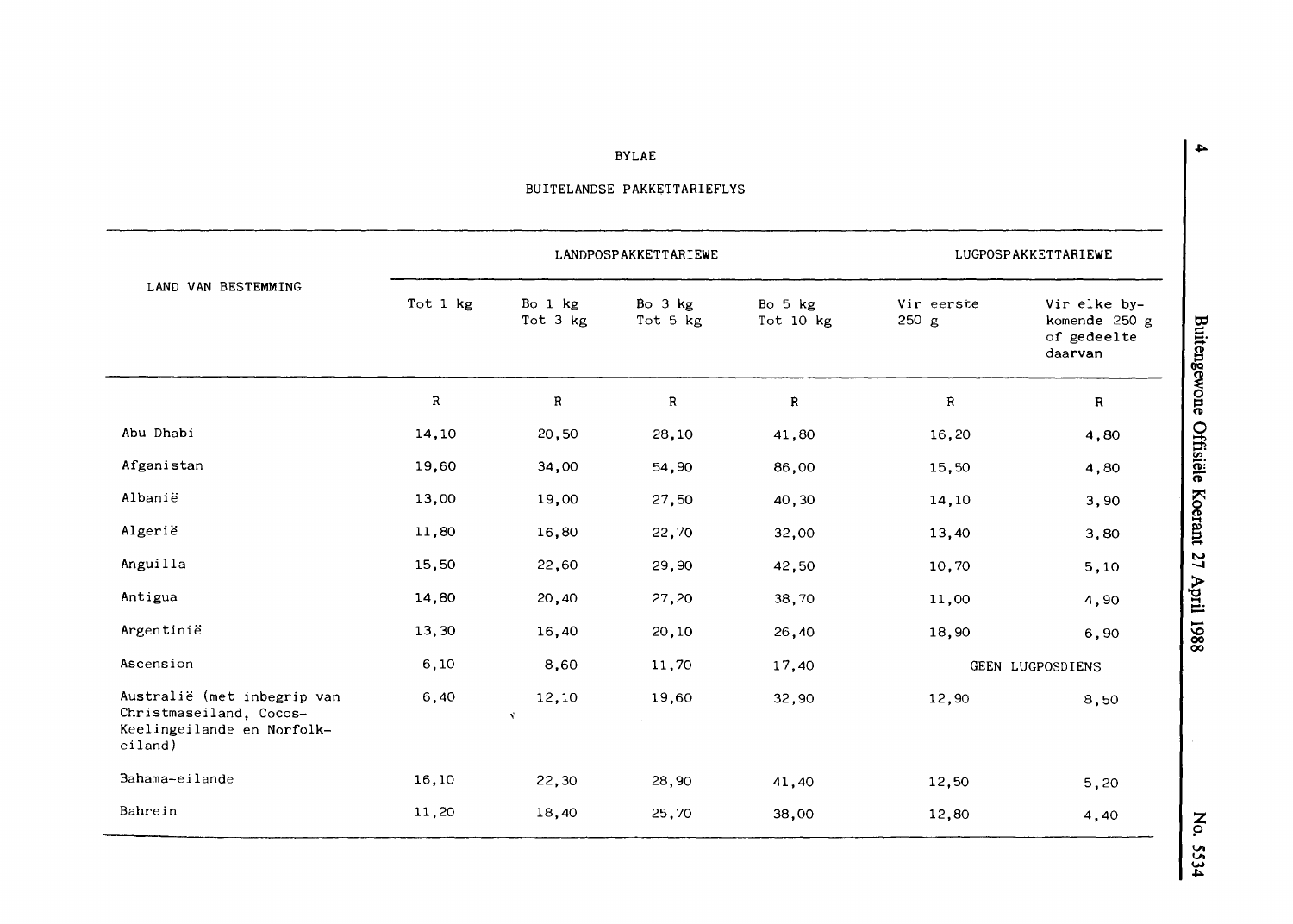### SCHEDULE

|                                                                                          |            |                          | SURFACE-MAIL PARCEL RATES |                           | AIRMAIL PARCEL RATES |                                                        |  |
|------------------------------------------------------------------------------------------|------------|--------------------------|---------------------------|---------------------------|----------------------|--------------------------------------------------------|--|
| COUNTRY OF DESTINATION                                                                   | Up to 1 kg | Above 1 kg<br>Up to 3 kg | Above 3 kg<br>Up to 5 kg  | Above 5 kg<br>Up to 10 kg | For first<br>250 g   | For each addi-<br>tional 250 g<br>or part there-<br>of |  |
|                                                                                          | ${\bf R}$  | ${\bf R}$                | $\mathbf R$               | ${\bf R}$                 | ${\bf R}$            | Official Gazette Extraordinary<br>${\bf R}$            |  |
| Abu Dhabi                                                                                | 14,10      | 20,50                    | 28,10                     | 41,80                     | 16,20                | 4,80                                                   |  |
| Afghanistan                                                                              | 19,60      | 34,00                    | 54,90                     | 86,00                     | 15,50                | 4,80                                                   |  |
| Albania                                                                                  | 13,00      | 19,00                    | 27,50                     | 40,30                     | 14,10                | 3,90                                                   |  |
| Algeria                                                                                  | 11,80      | 16,80                    | 22,70                     | 32,00                     | 13,40                | 3,80                                                   |  |
| Anguilla                                                                                 | 15,50      | 22,60                    | 29,90                     | 42,50                     | 10,70                | 5,10                                                   |  |
| Antigua                                                                                  | 14,80      | 20,40                    | 27,20                     | 38,70                     | 11,00                | 27<br>4,90                                             |  |
| Argentina                                                                                | 13,30      | 16,40                    | 20,10                     | 26,40                     | 18,90                | April<br>6,90                                          |  |
| Ascension                                                                                | 6,10       | 8,60                     | 11,70                     | 17,40                     |                      | 1988<br>NO AIRMAIL SERVICE                             |  |
| Australia (including Christ-<br>mas Island, Cocos-Keeling<br>Islands and Norfolk Island) | 6,40       | 12,10                    | 19,60                     | 32,90                     | 12,90                | 8,50                                                   |  |
| Austria                                                                                  | 7,90       | 11,40                    | 15,90                     | 23,40                     | 8,80                 | 3,20                                                   |  |
| <b>Bahamas</b>                                                                           | 16,10      | 22,30                    | 28,90                     | 41,40                     | 12,50                | 5,20                                                   |  |

**S** 

 $1.5534$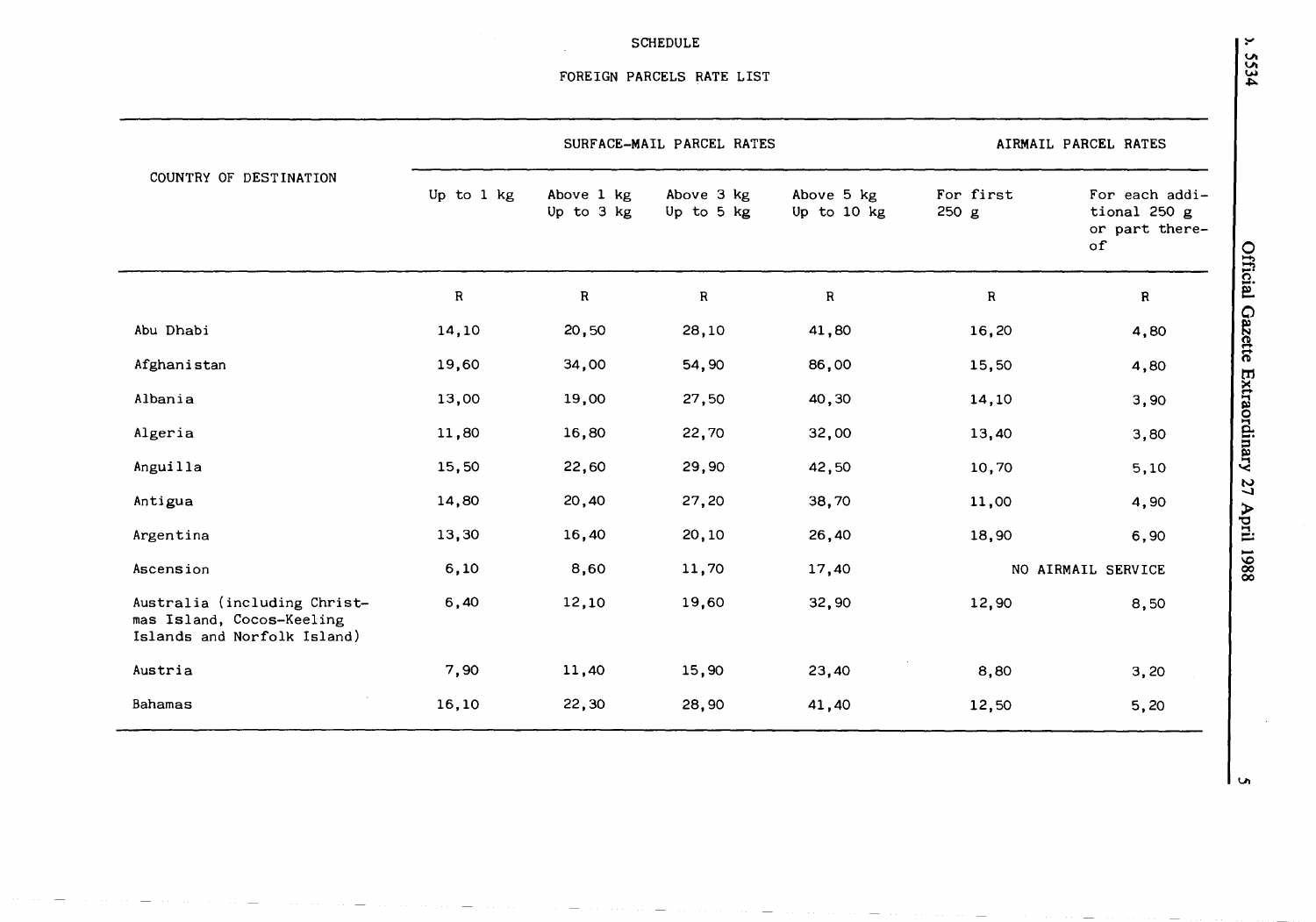|                     |             | LANDPOSPAKKETTARIEWE      | LUGPOSPAKKETTARIEWE |                      |                     |                                                         |
|---------------------|-------------|---------------------------|---------------------|----------------------|---------------------|---------------------------------------------------------|
| LAND VAN BESTEMMING | Tot 1 kg    | Bo $1$ $kg$<br>Tot $3$ kg | Bo 3 kg<br>Tot 5 kg | Bo 5 kg<br>Tot 10 kg | Vir eerste<br>250 g | Vir elke by-<br>komende 250 g<br>of gedeelte<br>daarvan |
|                     | $\mathsf R$ | $\rm R$                   | ${\bf R}$           | ${\bf R}$            | ${\sf R}$           | $\mathbb{R}$                                            |
| Bangladesj          | 12,50       | 18,60                     | 25,90               | 39,10                | 15,30               | 5,70                                                    |
| Barbados            | 10,80       | 16,20                     | 22,90               | 34,30                | 13,30               | 5,10                                                    |
| België              | 8,70        | 12,30                     | 16,90               | 25,50                | 13,90               | 3,30                                                    |
| Belize              | 10,30       | 15,60                     | 22,20               | 34,10                | 13,20               | 5,50                                                    |
| Benin               | 15,40       | 22,30                     | 30,40               | 45,00                | 10,40               | 4,40                                                    |
| Bermuda             | 11,70       | 17,30                     | 24,10               | 35,10                | 14,00               | 4,90                                                    |
| Bhoetan             | 11,80       | 16,90                     | 23,50               | 35,30                | 16,20               | 6,20                                                    |
| Birma               | 13,50       | 18,40                     | 24,40               | 34,40                | 16,90               | 5,70                                                    |
| Bolivia             | 11,50       | 16,80                     | 22,30               | 33,60                | 15,20               | 6,90                                                    |
| Botswana            | 7,80        | 9,90                      | 12,30               | 16,20                | 7,50                | 0,80                                                    |
| Brasilië            | 19,30       | 25,30                     | 31,90               | 43,90                | 21,70               | 6, 20                                                   |
| Brunei              | 13,00       | 18,40                     | 25,20               | 36,70                | 14,40               | 6,50                                                    |
| Bulgarye            | 13,00       | 18,40                     | 25,20               | 36,70                | 13,90               | 3,60                                                    |
| Burkina Faso        | 13,90       | 21,20                     | 31,50               | 51,60                | 15,20               | 4,70                                                    |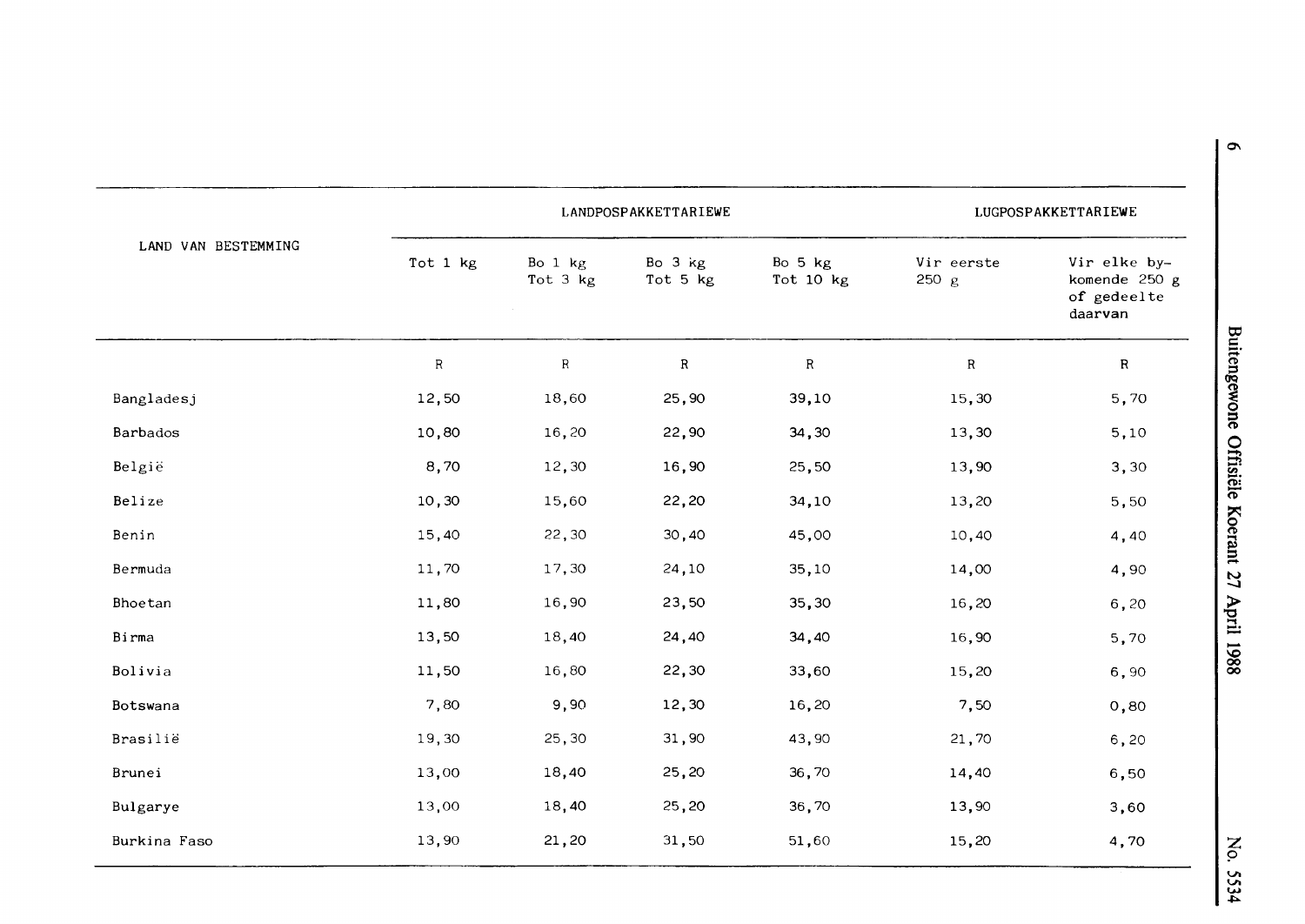|                        |             |                          | SURFACE-MAIL PARCEL RATES |                           |                    | 24<br>AIRMAIL PARCEL RATES                             |
|------------------------|-------------|--------------------------|---------------------------|---------------------------|--------------------|--------------------------------------------------------|
| COUNTRY OF DESTINATION | Up to 1 kg  | Above 1 kg<br>Up to 3 kg | Above 3 kg<br>Up to 5 kg  | Above 5 kg<br>Up to 10 kg | For first<br>250 g | For each addi-<br>tional 250 g<br>or part there-<br>of |
|                        | $\mathbf R$ | ${\bf R}$                | $\mathbf R$               | ${\bf R}$                 | ${\bf R}$          | $\mathbf R$                                            |
| Bahrain                | 11,20       | 18,40                    | 25,70                     | 38,00                     | 12,80              | Official Gazette Extraordinary<br>4,40                 |
| Bangladesh             | 12,50       | 18,60                    | 25,90                     | 39,10                     | 15,30              | 5,70                                                   |
| Barbados               | 10,80       | 16,20                    | 22,90                     | 34,30                     | 13,30              | 5,10                                                   |
| Belgium                | 8,70        | 12,30                    | 16,90                     | 25,50                     | 13,90              | 3,30                                                   |
| Belize                 | 10,30       | 15,60                    | 22,20                     | 34,10                     | 13,20              | 5,50                                                   |
| Benin                  | 15,40       | 22,30                    | 30,40                     | 45,00                     | 10,40              | 4,40                                                   |
| Bermuda                | 11,70       | 17,30                    | 24,10                     | 35,10                     | 14,00              | $\mathfrak{Z}$<br>4,90                                 |
| Bhutan                 | 11,80       | 16,90                    | 23,50                     | 35,30                     | 16,20              | April 1988<br>6,20                                     |
| Bolivia                | 11,50       | 16,80                    | 22,30                     | 33,60                     | 15,20              | 6,90                                                   |
| Botswana               | 7,80        | 9,90                     | 12,30                     | 16,20                     | 7,50               | 0,80                                                   |
| <b>Brazil</b>          | 19,30       | 25,30                    | 31,90                     | 43,90                     | 21,70              | 6,20                                                   |
| Brunei                 | 13,00       | 18,40                    | 25,20                     | 36,70                     | 14,40              | 6,50                                                   |
| Bulgaria               | 13,00       | 18,40                    | 25,20                     | 36,70                     | 13,90              | 3,60                                                   |
| Burkina Faso           | 13,90       | 21,20                    | 31,50                     | 51,60                     | 15,20              | 4,70                                                   |

 $\mathbf{z}$  $\mathbf{v}$  $\overline{4}$ 

J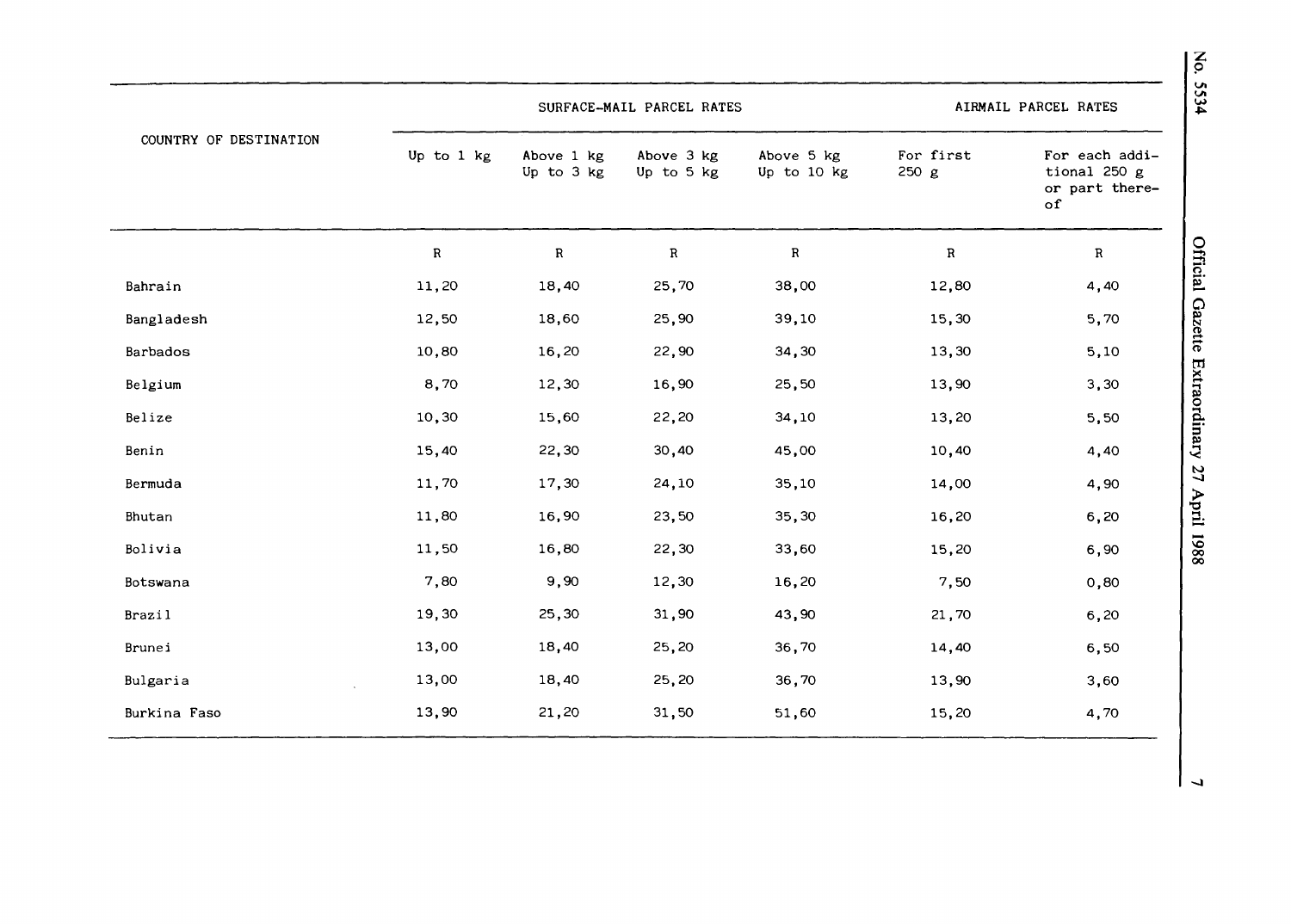| LAND VAN BESTEMMING                       |             | LANDPOSPAKKETTARIEWE | LUGPOSPAKKETTARIEWE |                      |                     |                                                         |
|-------------------------------------------|-------------|----------------------|---------------------|----------------------|---------------------|---------------------------------------------------------|
|                                           | Tot 1 kg    | Bo 1 kg<br>Tot 3 kg  | Bo 3 kg<br>Tot 5 kg | Bo 5 kg<br>Tot 10 kg | Vir eerste<br>250 g | Vir elke by-<br>komende 250 g<br>of gedeelte<br>daarvan |
|                                           | $\mathbf R$ | $\mathbf R$          | $\mathbf R$         | ${\bf R}$            | $\mathbf R$         | $\mathbf R$                                             |
| Burundi                                   | 16,00       | 22,40                | 30,40               | 44,00                | 12,00               | 1,80                                                    |
| Chi                                       | 13,70       | 20,50                | 27,70               | 40,10                | 17,20               | 7,00                                                    |
| China, Republiek van<br>$(\text{Taiwan})$ | 11,00       | 14,60                | 18,90               | 26,10                | 14,70               | 5,10                                                    |
| China, Volksrepubliek van                 | 13,00       | 17,10                | 22,00               | 29,70                | 16,50               | 6,70                                                    |
| Ciprus                                    | 16,10       | 22,30                | 28,90               | 41,40                | 11,10               | 3,80                                                    |
| Colombia                                  | 12,90       | 19,90                | 28,70               | 46,50                | 14,40               | 5,90                                                    |
| Comore                                    | 12,30       | 16,80                | 22,30               | 32,00                | 12,50               | 2,60                                                    |
| Cook-eilande                              | 13,10       | 18,20                | 24,60               | 40,90                | 19,10               | 8,90                                                    |
| Costa Rica                                | 10,70       | 15,70                | 22,30               | 33,40                | 13,80               | 5,80                                                    |
| Denemarke                                 | 9,80        | 13,80                | 18,70               | 26,90                | 10,70               | 3,30                                                    |
| Djiboeti                                  | 9,10        | 13,70                | 19,90               | 32,20                | 11,20               | 4,70                                                    |
| Doebai                                    | 14,10       | 20,50                | 28,10               | 41,80                | 16,20               | 4,80                                                    |
| Dominica                                  | 9,40        | 14,00                | 20,80               | 31,60                | 11,80               | 5,10                                                    |
| Dominikaanse Republiek                    | 14,60       | 20,20                | 26,30               | 38,30                | 11,30               | 5,50                                                    |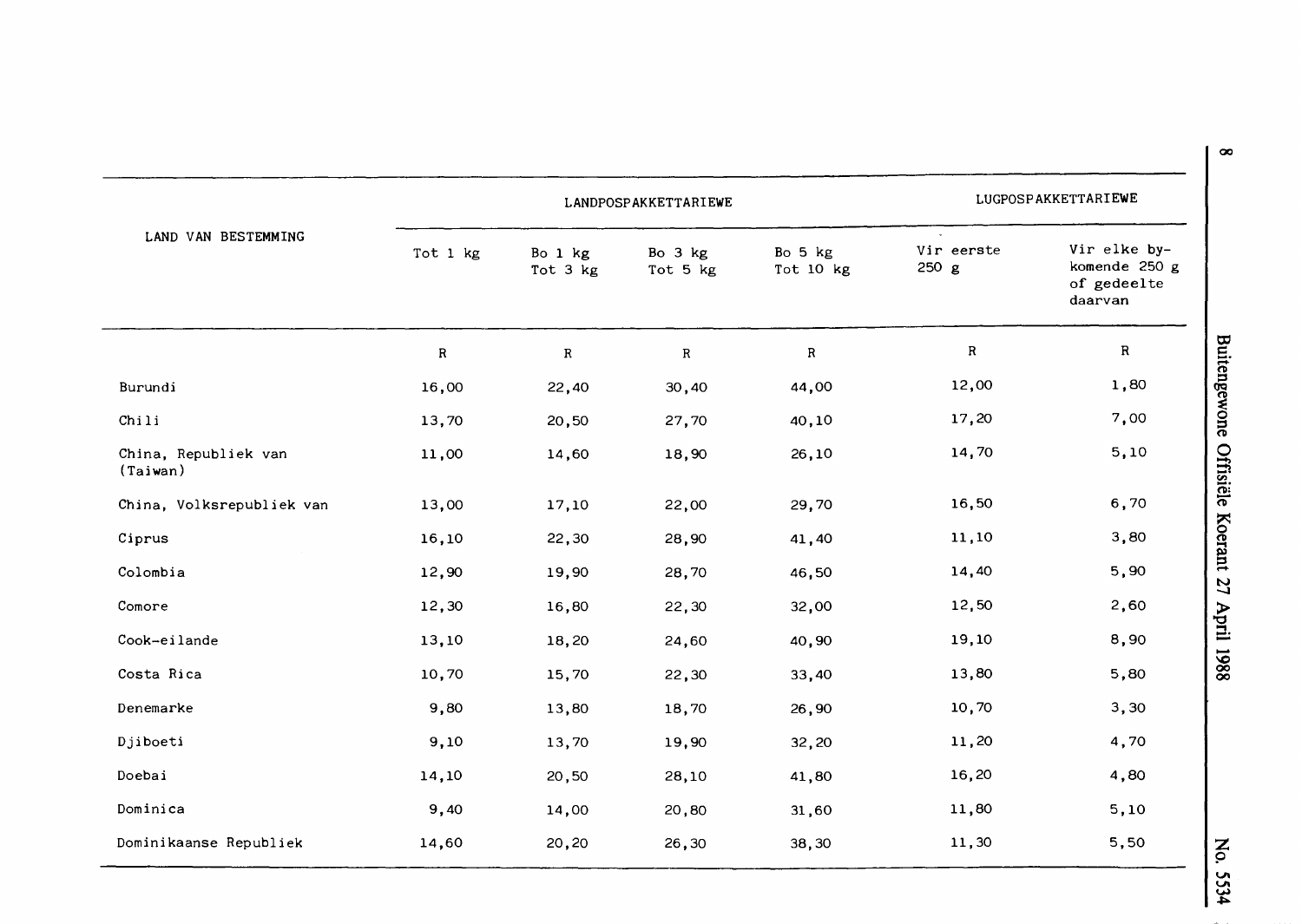|                                 |            |                          | SURFACE-MAIL PARCEL RATES |                           | AIRMAIL PARCEL RATES |                                                               |  |
|---------------------------------|------------|--------------------------|---------------------------|---------------------------|----------------------|---------------------------------------------------------------|--|
| COUNTRY OF DESTINATION          | Up to 1 kg | Above 1 kg<br>Up to 3 kg | Above 3 kg<br>Up to 5 kg  | Above 5 kg<br>Up to 10 kg | For first<br>250 g   | For each addi-<br>tional 250 g<br>or part there-<br>$\circ$ f |  |
|                                 | ${\sf R}$  | $\, {\bf R}$             | ${\bf R}$                 | ${\bf R}$                 | $\mathbf R$          | $\mathbf R$                                                   |  |
| Burma                           | 13,50      | 18,40                    | 24,40                     | 34,40                     | 16,90                | Official Gazette<br>5,70                                      |  |
| Burundi                         | 16,00      | 22,40                    | 30,40                     | 44,00                     | 12,00                | 1,80                                                          |  |
| Cameroon                        | 8,80       | 13,40                    | 19,80                     | 30,30                     | 10,90                | 4,70                                                          |  |
| Canada (including Newfoundland) | 13,80      | 22,30                    | 32,60                     | 51,70                     | 9,50                 | Extraordinary<br>5,30                                         |  |
| Cape Verde, Republic of         | 10,30      | 16,00                    | 23,20                     | 35,90                     | 11,30                | 4,10                                                          |  |
| Cayman Islands                  | 9,70       | 16,00                    | 24,10                     | 37,30                     | 10,90                | 5,30                                                          |  |
| Central African Republic        | 11,10      | 16,70                    | 25,20                     | 38,20                     | 12,90                | $\mathfrak{c}$<br>4,90                                        |  |
| Chad                            | 15,10      | 22,00                    | 30,50                     | 44,60                     | 16,60                | April 1988<br>4,70                                            |  |
| Chile                           | 13,70      | 20,50                    | 27,70                     | 40,10                     | 17,20                | 7,00                                                          |  |
| China, People's Republic of     | 13,00      | 17,10                    | 22,00                     | 29,70                     | 16,50                | 6,70                                                          |  |
| China, Republic of<br>(Taiwan)  | 11,00      | 14,60                    | 18,90                     | 26,10                     | 14,70                | 5,10                                                          |  |
| Colombia                        | 12,90      | 19,90                    | 28,70                     | 46,50                     | 14,40                | 5,90                                                          |  |
| Comoros                         | 12,30      | 16,80                    | 22,30                     | 32,00                     | 12,50                | 2,60                                                          |  |
| Congo, People's Republic of the | 10,00      | 15,00                    | 21,40                     | 32,20                     | 12,40                | 5,00                                                          |  |

**z**  p **VI** 

 $\bullet$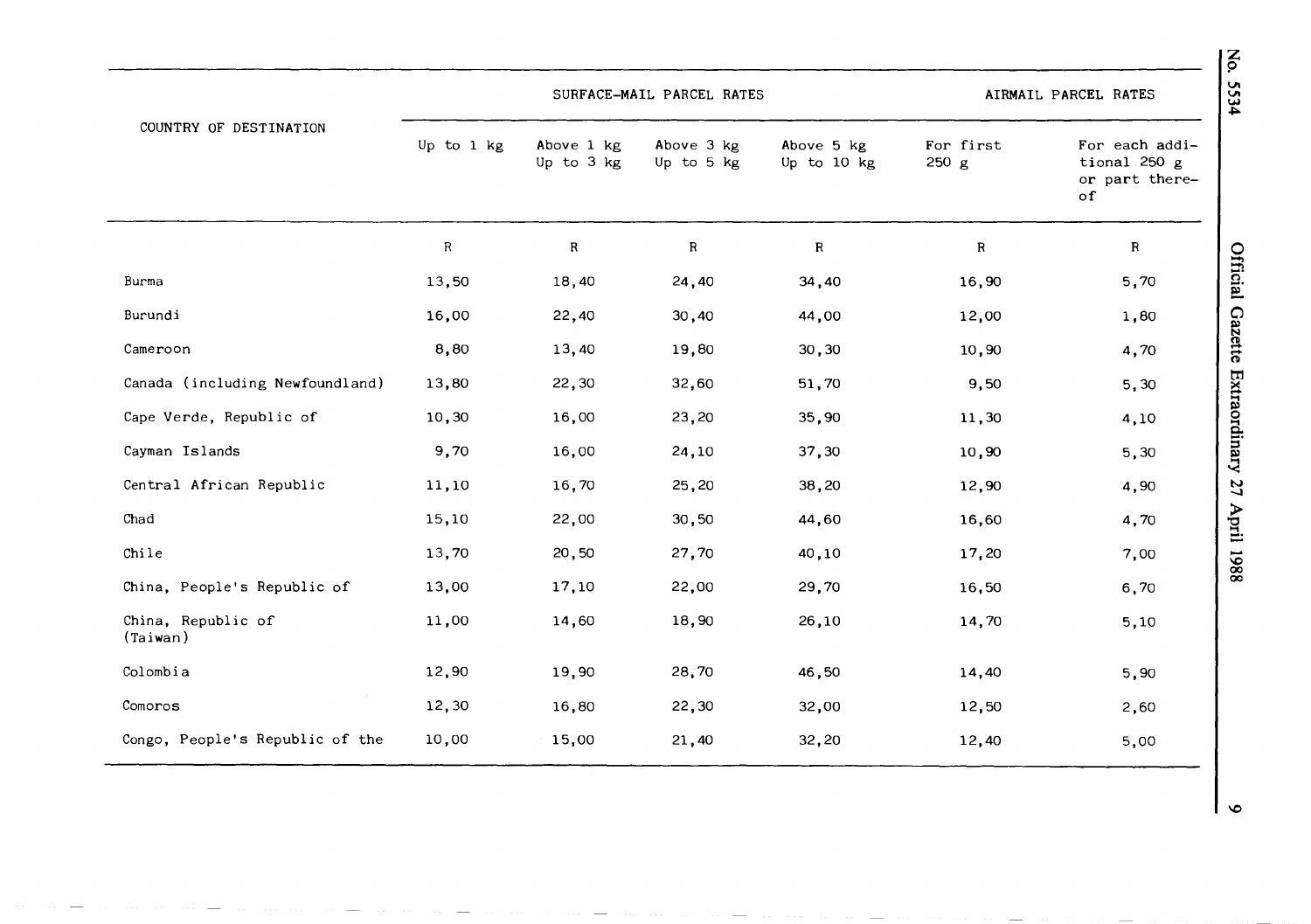|                                                  |              | LANDPOSPAKKETTARIEWE | LUGPOSPAKKETTARIEWE |                      |                     |                                                         |
|--------------------------------------------------|--------------|----------------------|---------------------|----------------------|---------------------|---------------------------------------------------------|
| LAND VAN BESTEMMING                              | Tot 1 kg     | Bo 1 kg<br>Tot 3 kg  | Bo 3 kg<br>Tot 5 kg | Bo 5 kg<br>Tot 10 kg | Vir eerste<br>250 g | Vir elke by-<br>komende 250 g<br>of gedeelte<br>daarvan |
|                                                  | $\mathbb{R}$ | R                    | R                   | R                    | R                   | $\mathbf R$                                             |
| Duitse Demokratiese<br>Republiek                 | 11,40        | 15,90                | 21,20               | 30, 10               | 12,80               | 3,20                                                    |
| Duitsland, Bondsrepubliek van                    | 7,70         | 10,40                | 14,50               | 21,30                | 9,00                | 3,10                                                    |
| Ecuador                                          | 13,40        | 20,30                | 28,70               | 43,50                | 15,50               | 6,40                                                    |
| Egipte                                           | 18,80        | 24,00                | 30, 30              | 41,10                | 20,20               | 4,20                                                    |
| Ekwatoriaal-Guinee                               | 9,60         | 15,00                | 22,90               | 35,00                | 11,30               | 4,60                                                    |
| El Salvador                                      | 13,50        | 19,90                | 27,50               | 40,30                | 16,50               | 5,80                                                    |
| Ethiopië (met inbegrip van<br>Eritrea)           | 13,10        | 19,60                | 27,20               | 41,10                | 13,40               | 4,90                                                    |
| Falklandeilande                                  | 16,80        | 23,40                | 30,50               | 44,90                |                     | GEEN LUGPOSDIENS                                        |
| Färöer-eilande                                   | 10,40        | 15,40                | 21,70               | 32,10                | 11,70               | 3,60                                                    |
| Fidji                                            | 8,60         | 12,30                | 17,30               | 26,20                | 15,00               | 8,80                                                    |
| Filippyne                                        | 9,50         | 13,60                | 18,90               | 27,90                | 12,50               | 5,20                                                    |
| Finland                                          | 12,60        | 17,20                | 23,10               | 33,10                | 13,90               | 3,60                                                    |
| Frankryk (met inbegrip van<br>Andorra en Monaco) | 11,30        | 13,70                | 17,80               | 24,60                | 17,70               | 3,50                                                    |

No. 5534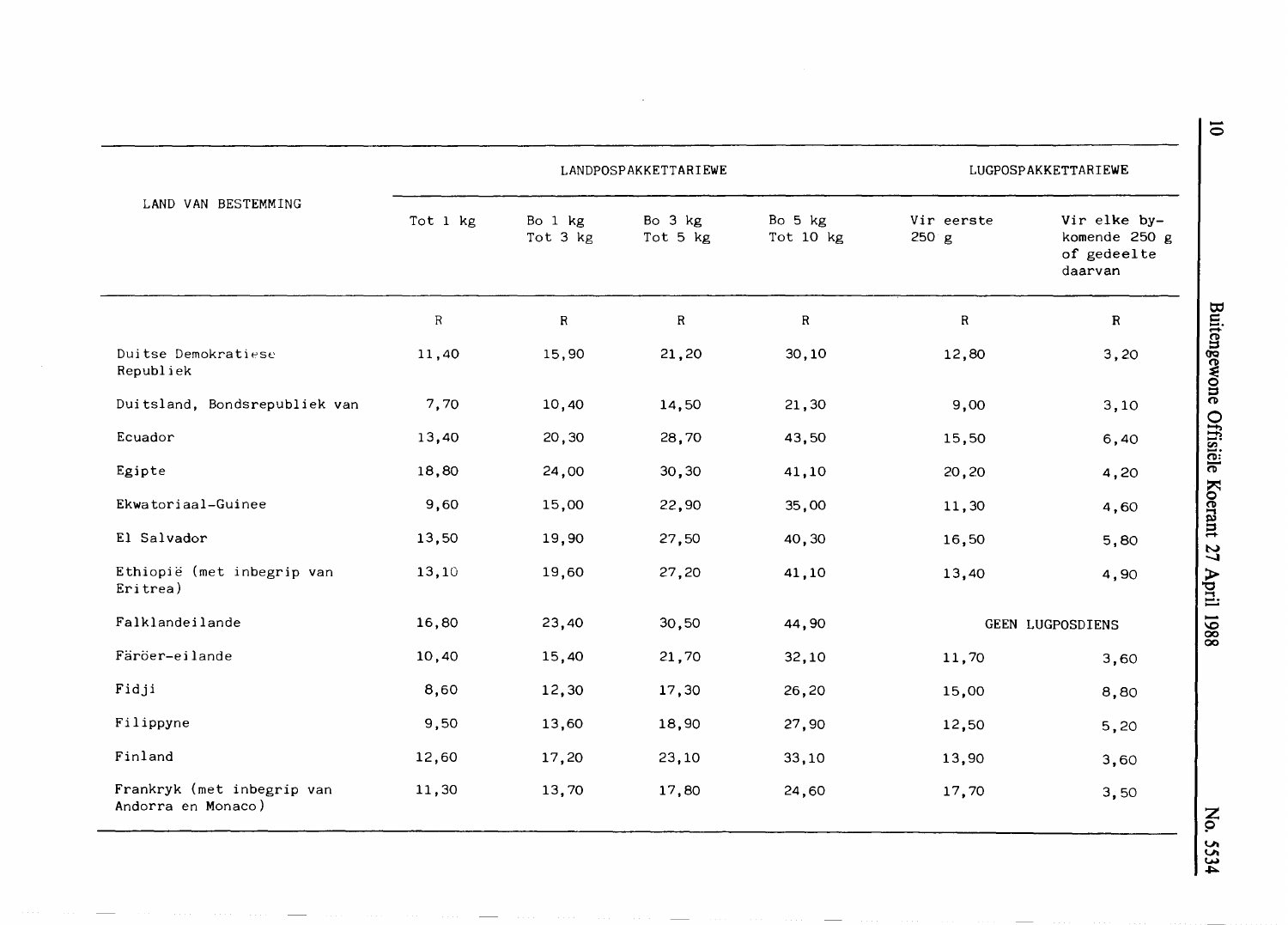|                              |            | SURFACE-MAIL PARCEL RATES |                          | AIRMAIL PARCEL RATES      |                   |                                                               |
|------------------------------|------------|---------------------------|--------------------------|---------------------------|-------------------|---------------------------------------------------------------|
| COUNTRY OF DESTINATION       | Up to 1 kg | Above 1 kg<br>Up to 3 kg  | Above 3 kg<br>Up to 5 kg | Above 5 kg<br>Up to 10 kg | For first<br>250g | For each addi-<br>tional 250 g<br>or part there-<br>$\circ$ f |
|                              | ${\bf R}$  | $\mathbf R$               | $\mathbf R$              | ${\bf R}$                 | ${\bf R}$         | $\mathbf R$                                                   |
| Cook Islands                 | 13,10      | 18,20                     | 24,60                    | 40,90                     | 19,10             | 8,90                                                          |
| Corsica                      | 11,30      | 13,70                     | 17,80                    | 24,60                     | 18,60             | 3,70                                                          |
| Costa Rica                   | 10,70      | 15,70                     | 22,30                    | 33,40                     | 13,80             | 5,80                                                          |
| Cuba (except Guantánamo Bay) | 12,40      | 18,70                     | 25,20                    | 37,50                     | 15,50             | 5,90                                                          |
| Cyprus                       | 16,10      | 22,30                     | 28,90                    | 41,40                     | 11,10             | 3,80                                                          |
| Czechoslovakia               | 11,40      | 15,90                     | 21,20                    | 30,10                     | 12,90             | 3,30                                                          |
| Denmark                      | 9,80       | 13,80                     | 18,70                    | 26,90                     | 10,70             | 3,30                                                          |
| Djibouti                     | 9,10       | 13,70                     | 19,90                    | 32,20                     | 11,20             | 4,70                                                          |
| Dominica                     | 9,40       | 14,00                     | 20,80                    | 31,60                     | 11,80             | 5,10                                                          |
| Dominican Republic           | 14,60      | 20,20                     | 26,30                    | 38,30                     | 11,30             | 5,50                                                          |
| Dubai                        | 14,10      | 20,50                     | 28,10                    | 41,80                     | 16,20             | 4,80                                                          |
| East Timor                   | 12,90      | 17,70                     | 23,60                    | 33,40                     | 14,50             | 6,60                                                          |
| Ecuador                      | 13,40      | 20,30                     | 28,70                    | 43,50                     | 15,50             | 6,40                                                          |
| Egypt                        | 18,80      | 24,00                     | 30,30                    | 41,10                     | 20,20             | 4,20                                                          |

No. 5534

Official Gazette Extraordinary 27 April 1988

 $\Xi$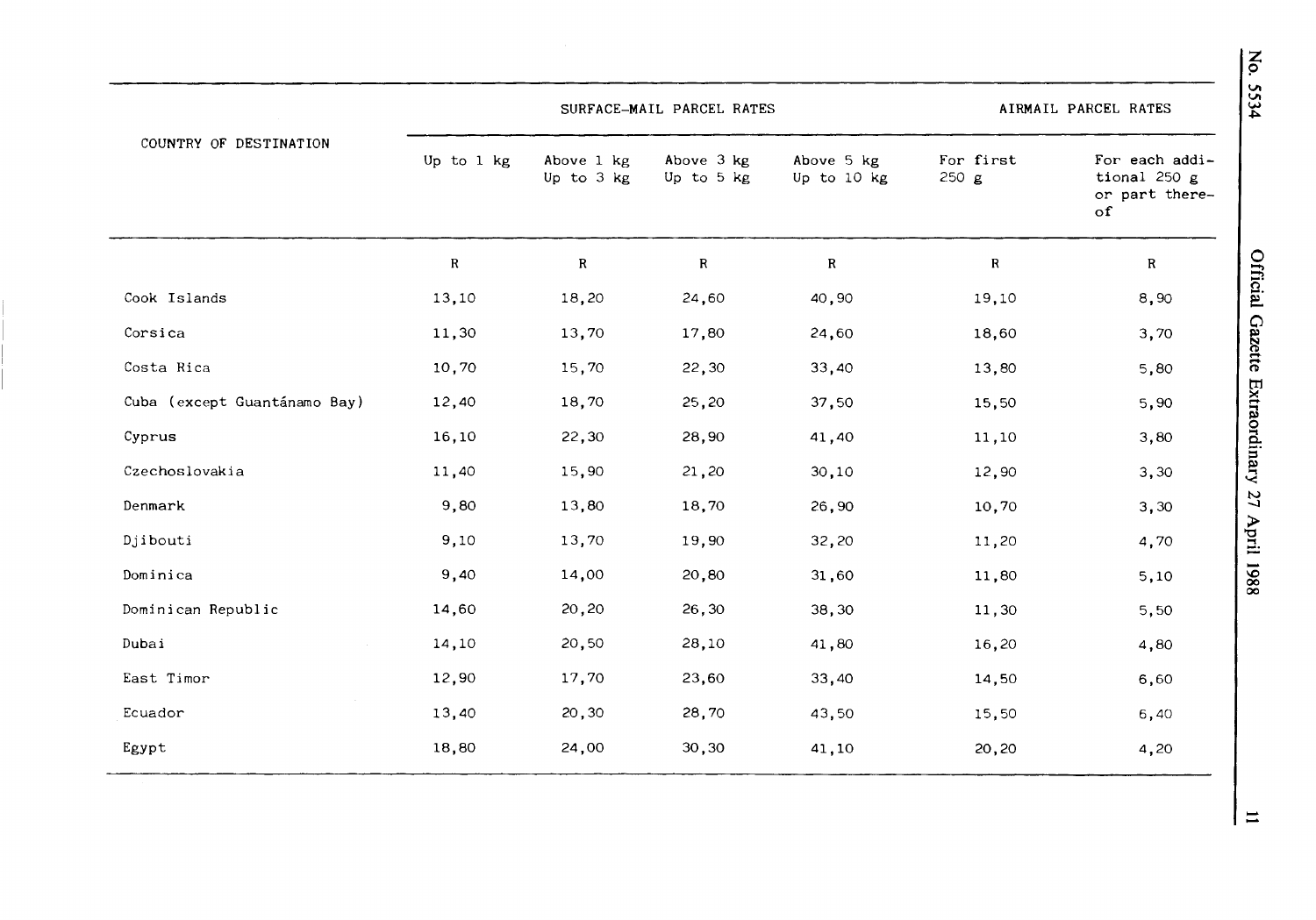|                                                                                           |              | LANDPOSPAKKETTARIEWE | LUGPOSPAKKETTARIEWE |                      |                     |                                                         |
|-------------------------------------------------------------------------------------------|--------------|----------------------|---------------------|----------------------|---------------------|---------------------------------------------------------|
| LAND VAN BESTEMMING                                                                       | Tot 1 kg     | Bo 1 kg<br>Tot 3 kg  | Bo 3 kg<br>Tot 5 kg | Bo 5 kg<br>Tot 10 kg | Vir eerste<br>250 g | Vir elke by-<br>komende 250 g<br>of gedeelte<br>daarvan |
|                                                                                           | $\mathbb{R}$ | $\mathbf{R}$         | $\mathbf R$         | $\mathbf R$          | $\mathbb{R}$        | R                                                       |
| Frans-Guiana                                                                              | 10,90        | 15,50                | 22,10               | 33,20                | 13,90               | 5,60                                                    |
| Frans-Polinesië                                                                           | 12,50        | 16,60                | 22,50               | 33,90                | 19,40               | 9,70                                                    |
| Gaboen                                                                                    | 8,90         | 14,60                | 21,60               | 32,50                | 11,20               | 4,80                                                    |
| Gambië                                                                                    | 13,60        | 19,90                | 27,10               | 39,40                | 15,70               | 4,60                                                    |
| Ghana                                                                                     | 11,20        | 16,80                | 24,10               | 35,50                | 13,30               | 4,80                                                    |
| Gibraltar                                                                                 | 15,00        | 21,30                | 27,70               | 41,10                | 9,60                | 3,40                                                    |
| Grenada                                                                                   | 15,70        | 21,80                | 28,50               | 41,40                | 11,90               | 5,10                                                    |
| Griekeland (met inbegrip van<br>Egeïese Eilande, Dodekane-<br>sos, Kreta en Rhodos)       | 12,40        | 18,40                | 25,80               | 38,20                | 12,60               | 3,60                                                    |
| Groenland                                                                                 | 9,80         | 13,80                | 18,70               | 26,90                | 13,60               | 5,60                                                    |
| Groot-Brittanje en Noord-<br>Ierland (met inbegrip van<br>Kanaaleilande en Eiland<br>Man) | 7,50         | 14,90                | 24,80               | 42,00                | 8,80                | 3,50                                                    |
| Guadeloupe                                                                                | 10,90        | 15,40                | 21,80               | 32,50                | 13,40               | 5,10                                                    |
| Guatemala                                                                                 | 12,30        | 18,40                | 25,70               | 38,00                | 15,40               | 5,80                                                    |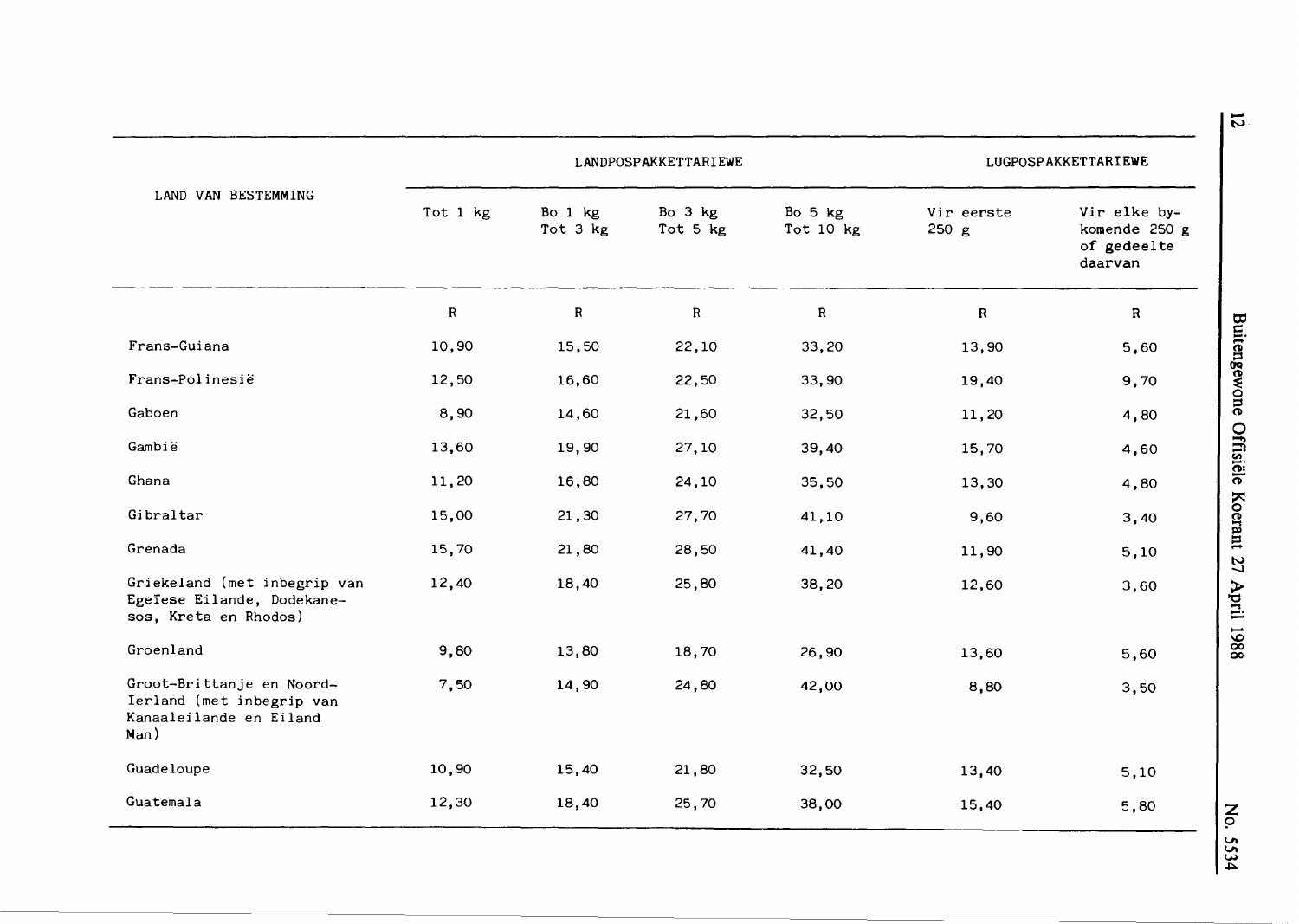|                                          |            |                          | SURFACE-MAIL PARCEL RATES |                           | AIRMAIL PARCEL RATES |                                                        |  |
|------------------------------------------|------------|--------------------------|---------------------------|---------------------------|----------------------|--------------------------------------------------------|--|
| COUNTRY OF DESTINATION                   | Up to 1 kg | Above 1 kg<br>Up to 3 kg | Above 3 kg<br>Up to 5 kg  | Above 5 kg<br>Up to 10 kg | For first<br>250 g   | For each addi-<br>tional 250 g<br>or part there-<br>of |  |
|                                          | ${\sf R}$  | $\, {\bf R}$             | ${\bf R}$                 | ${\bf R}$                 | $\mathbf R$          | R                                                      |  |
| El Salvador                              | 13,50      | 19,90                    | 27,50                     | 40,30                     | 16,50                | 5,80                                                   |  |
| Equatorial Guinea                        | 9,60       | 15,00                    | 22,90                     | 35,00                     | 11,30                | 4,60                                                   |  |
| Ethiopia (including Eritrea)             | 13,10      | 19,60                    | 27,20                     | 41,10                     | 13,40                | 4,90                                                   |  |
| Falkland Islands                         | 16,80      | 23,40                    | 30,50                     | 44,90                     | NO AIRMAIL SERVICE   |                                                        |  |
| Faroe Islands                            | 10,40      | 15,40                    | 21,70                     | 32,10                     | 11,70                | 3,60                                                   |  |
| Fiji                                     | 8,60       | 12,30                    | 17,30                     | 26,20                     | 15,00                | 8,80                                                   |  |
| Finland                                  | 12,60      | 17,20                    | 23,10                     | 33,10                     | 13,90                | 3,60                                                   |  |
| France (including Andorra<br>and Monaco) | 11,30      | 13,70                    | 17,80                     | 24,60                     | 17,70                | 3,50                                                   |  |
| French Guiana                            | 10,90      | 15,50                    | 22,10                     | 33,20                     | 13,90                | 5,60                                                   |  |
| French Polynesia                         | 12,50      | 16,60                    | 22,50                     | 33,90                     | 19,40                | 9,70                                                   |  |
| Gabon                                    | 8,90       | 14,60                    | 21,60                     | 32,50                     | 11,20                | 4,80                                                   |  |
| Gambia                                   | 13,60      | 19,90                    | 27,10                     | 39,40                     | 15,70                | 4,60                                                   |  |
| German Democratic Republic               | 11,40      | 15,90                    | 21,20                     | 30,10                     | 12,80                | 3,20                                                   |  |
| Germany, Federal Republic of             | 7,70       | 10,40                    | 14,50                     | 21,30                     | 9,00                 | 3,10                                                   |  |

Official Gazette Extraordinary 27 April 1988

No. 5534

 $\overline{\omega}$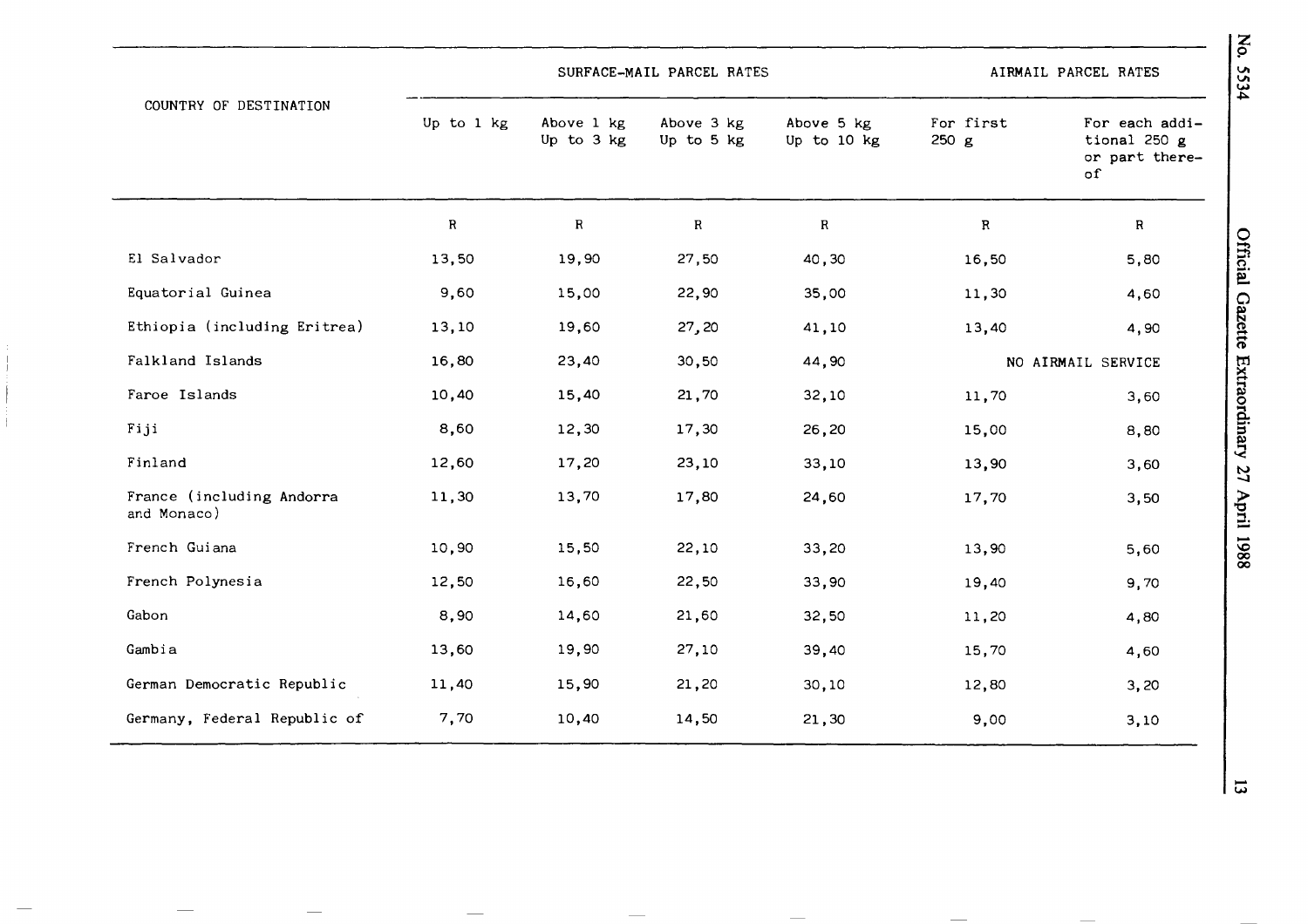|                                  |             | LANDPOSPAKKETTARIEWE | LUGPOSPAKKETTARIEWE |                      |                     |                                                         |
|----------------------------------|-------------|----------------------|---------------------|----------------------|---------------------|---------------------------------------------------------|
| LAND VAN BESTEMMING              | Tot 1 kg    | Bo 1 kg<br>Tot 3 kg  | Bo 3 kg<br>Tot 5 kg | Bo 5 kg<br>Tot 10 kg | Vir eerste<br>250 g | Vir elke by-<br>komende 250 g<br>of gedeelte<br>daarvan |
|                                  | $\mathbf R$ | $\mathbf R$          | $\mathbf R$         | $\mathbf R$          | ${\bf R}$           | $\mathbf R$                                             |
| Guinee-Bissau                    | 12,80       | 19,40                | 27,60               | 41,50                | 13,90               | 4,30                                                    |
| Guinee, Republiek van            | 14,80       | 21,50                | 29,20               | 42,40                | 16,70               | 4,80                                                    |
| Guyana, Republiek van            | 12,10       | 17,90                | 25,60               | 38,00                | 14,70               | 5,50                                                    |
| Haïti                            | 9,40        | 14,40                | 20,80               | 31,60                | 12,30               | 5,50                                                    |
| Honduras                         | 12,40       | 18,20                | 25,50               | 37,70                | 15,30               | 5,70                                                    |
| Hongarye                         | 10,60       | 15,30                | 21,00               | 30,70                | 11,80               | 3,30                                                    |
| Hongkong                         | 8,00        | 10,80                | 14,50               | 20,10                | 10,80               | 4,60                                                    |
| Ierland, Republiek van<br>(Eire) | 15,40       | 20,10                | 24,80               | 34,00                | 10,20               | 3,30                                                    |
| Indië                            | 12,40       | 17,00                | 22,80               | 32,50                | 15,50               | 5,40                                                    |
| Indonesië                        | 12,90       | 17,70                | 23,60               | 33,40                | 21,20               | 10,40                                                   |
| Irak                             | 20,10       | 29,10                | 40,10               | 60,00                | 16,20               | 4,30                                                    |
| Iran                             | 16,10       | 24,20                | 34,90               | 53,20                | 12,40               | 4,50                                                    |
| Israel                           | 10,80       | 16,20                | 22,70               | 33,70                | 11,60               | 3,90                                                    |
| Italië                           | 16,80       | 20,10                | 24,70               | 32,90                | 17,80               | 3,50                                                    |

 $\overline{\phantom{a}}$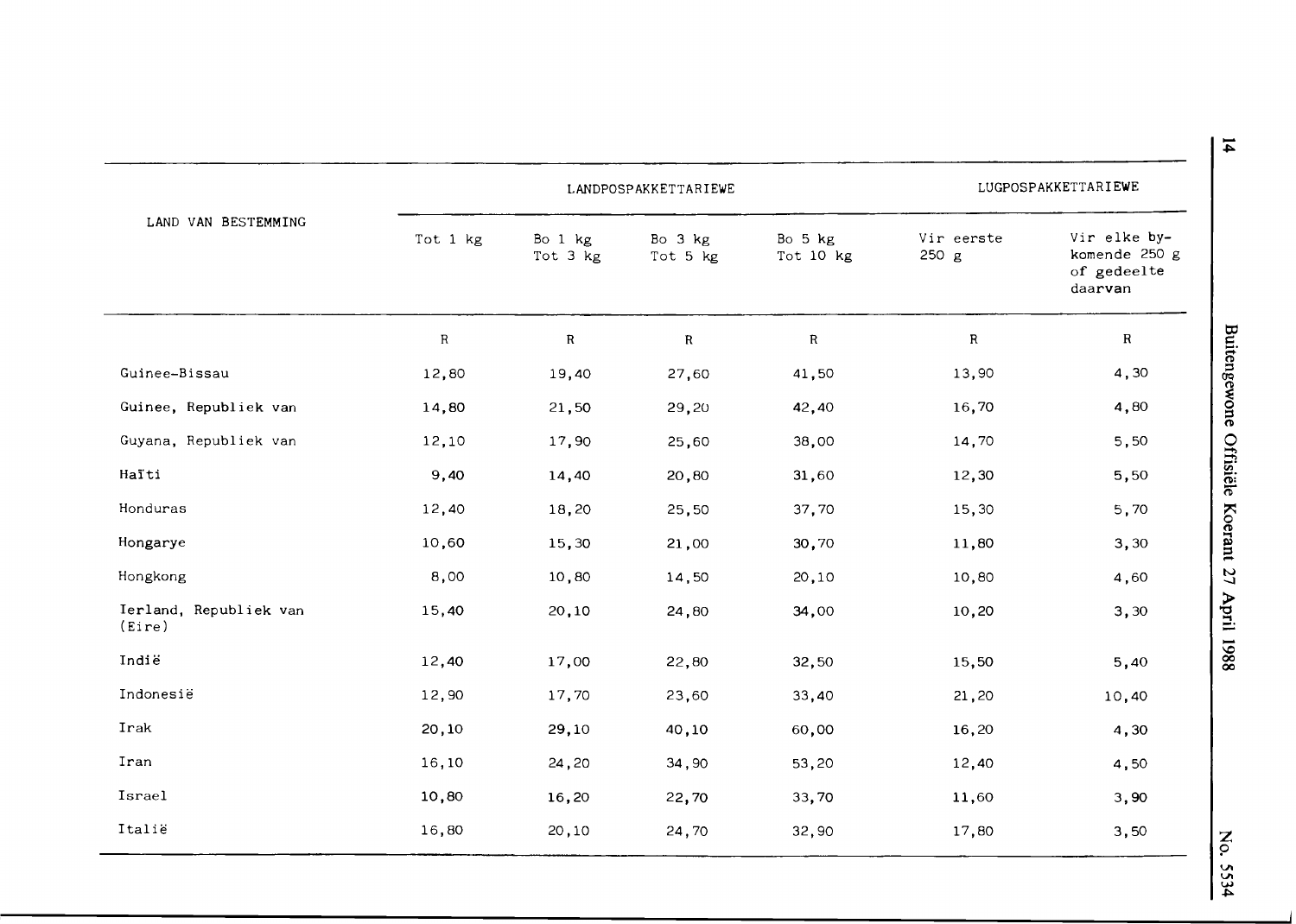|                                                                                      |             | SURFACE-MAIL PARCEL RATES | AIRMAIL PARCEL RATES     |                           |                    |                                                               |
|--------------------------------------------------------------------------------------|-------------|---------------------------|--------------------------|---------------------------|--------------------|---------------------------------------------------------------|
| COUNTRY OF DESTINATION                                                               | Up to 1 kg  | Above 1 kg<br>Up to 3 kg  | Above 3 kg<br>Up to 5 kg | Above 5 kg<br>Up to 10 kg | For first<br>250 g | For each addi-<br>tional 250 g<br>or part there-<br>$\circ$ f |
|                                                                                      | $\mathbf R$ | ${\sf R}$                 | $\mathbf R$              | $\mathbf R$               | $\mathbf R$        | $\mathbf R$                                                   |
| Ghana                                                                                | 11,20       | 16,80                     | 24,10                    | 35,50                     | 13,30              | 4,80                                                          |
| Gibraltar                                                                            | 15,00       | 21,30                     | 27,70                    | 41,10                     | 9,60               | 3,40                                                          |
| Great Britian and Northern<br>Ireland (including Channel<br>Islands and Isle of Man) | 7,50        | 14,90                     | 24,80                    | 42,00                     | 8,80               | 3,50                                                          |
| Greece (including Aegean Is-<br>lands, Crete, Dodecanese<br>Islands, and Rhodes)     | 12,40       | 18,40                     | 25,80                    | 38,20                     | 12,60              | 3,60                                                          |
| Greenland                                                                            | 9,80        | 13,80                     | 18,70                    | 26,90                     | 13,60              | 5,60                                                          |
| Grenada                                                                              | 15,70       | 21,80                     | 28,50                    | 41,40                     | 11,90              | 5,10                                                          |
| Guadeloupe                                                                           | 10,90       | 15,40                     | 21,80                    | 32,50                     | 13,40              | 5,10                                                          |
| Guatemala                                                                            | 12,30       | 18,40                     | 25,70                    | 38,00                     | 15,40              | 5,80                                                          |
| Guinea-Bissau                                                                        | 12,80       | 19,40                     | 27,60                    | 41,50                     | 13,90              | 4,30                                                          |
| Guinea, Republic of                                                                  | 14,80       | 21,50                     | 29,20                    | 42,40                     | 16,70              | 4,80                                                          |
| Guyana, Republic of                                                                  | 12,10       | 17,90                     | 25,60                    | 38,00                     | 14,70              | 5,50                                                          |
| Haiti                                                                                | 9,40        | 14,40                     | 20,80                    | 31,60                     | 12,30              | 5,50                                                          |

 $|\vec{a}|$ 

 $\bar{z}$ 

 $\frac{0.5534}{5534}$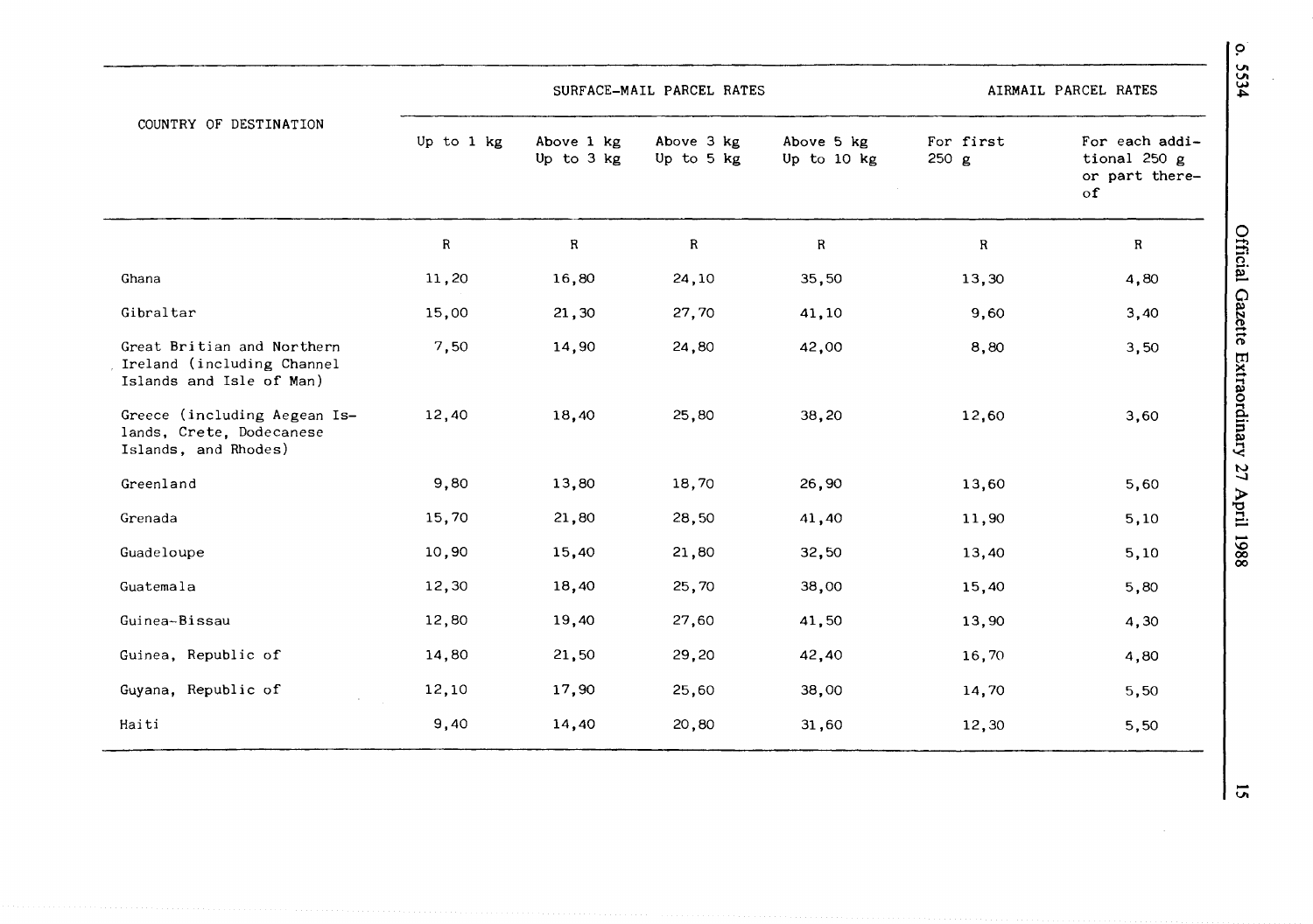|                                                                                      |              |                     | LANDPOSPAKKETTARIEWE |                        |                    | LUGPOSPAKKETTARIEWE                                     |
|--------------------------------------------------------------------------------------|--------------|---------------------|----------------------|------------------------|--------------------|---------------------------------------------------------|
| LAND VAN BESTEMMING                                                                  | Tot 1 kg     | Bo 1 kg<br>Tot 3 kg | Bo 3 kg<br>Tot 5 kg  | Bo 5 kg<br>Tot $10$ kg | Vireerste<br>250 g | Vir elke by-<br>komende 250 g<br>of gedeelte<br>daarvan |
|                                                                                      | $\mathsf{R}$ | $\mathbb{R}$        | $\mathbf R$          | ${\bf R}$              | $\mathbf R$        | $\mathbb{R}$                                            |
| Ivoorkus                                                                             | 11,90        | 18,00               | 24,80                | 36,30                  | 14,00              | 4,70                                                    |
| Jamaika                                                                              | 16,30        | 22,40               | 29,20                | 42,00                  | 12,70              | 5,30                                                    |
| Japan                                                                                | 11,00        | 14,60               | 19,80                | 27,00                  | 14,20              | 5,20                                                    |
| Jemen Arabiese Republiek                                                             | 13,50        | 19,30               | 27,00                | 39,30                  | 15,40              | 4,60                                                    |
| Jemen, Demokratiese Volks-<br>republiek van (met inbegrip<br>van Kamaran en Mukalla) | 17,10        | 24,10               | 32,30                | 53,50                  | 19,20              | 5,20                                                    |
| Joego-Slawië                                                                         | 9,40         | 13,80               | 19,20                | 28,50                  | 10,80              | 3,40                                                    |
| Jordanië                                                                             | 14,90        | 23,20               | 33,70                | 51,30                  | 11,20              | 3,90                                                    |
| Kaaimanseilande                                                                      | 9,70         | 16,00               | 24,10                | 37,30                  | 10,90              | 5,30                                                    |
| Kaap Verde, Republiek van                                                            | 10, 30       | 16,00               | 23,20                | 35,90                  | 11,30              | 4,10                                                    |
| Kameroen                                                                             | 8,80         | 13,40               | 19,80                | 30,30                  | 10,90              | 4,70                                                    |
| Kanada (met inbegrip van<br>Newfoundland)                                            | 13,80        | 22,30               | 32,60                | 51,70                  | 9,50               | 5,30                                                    |
| Katar                                                                                | 12,40        | 18,40               | 25,70                | 38,00                  | 14,30              | 4,70                                                    |
| Kenia                                                                                | 8,60         | 11,70               | 15,40                | 21,60                  | 8,30               | 1,50                                                    |

<sup>91</sup>

 $\sim$ 

 $\tilde{\circ}$ **VI VI w**  ~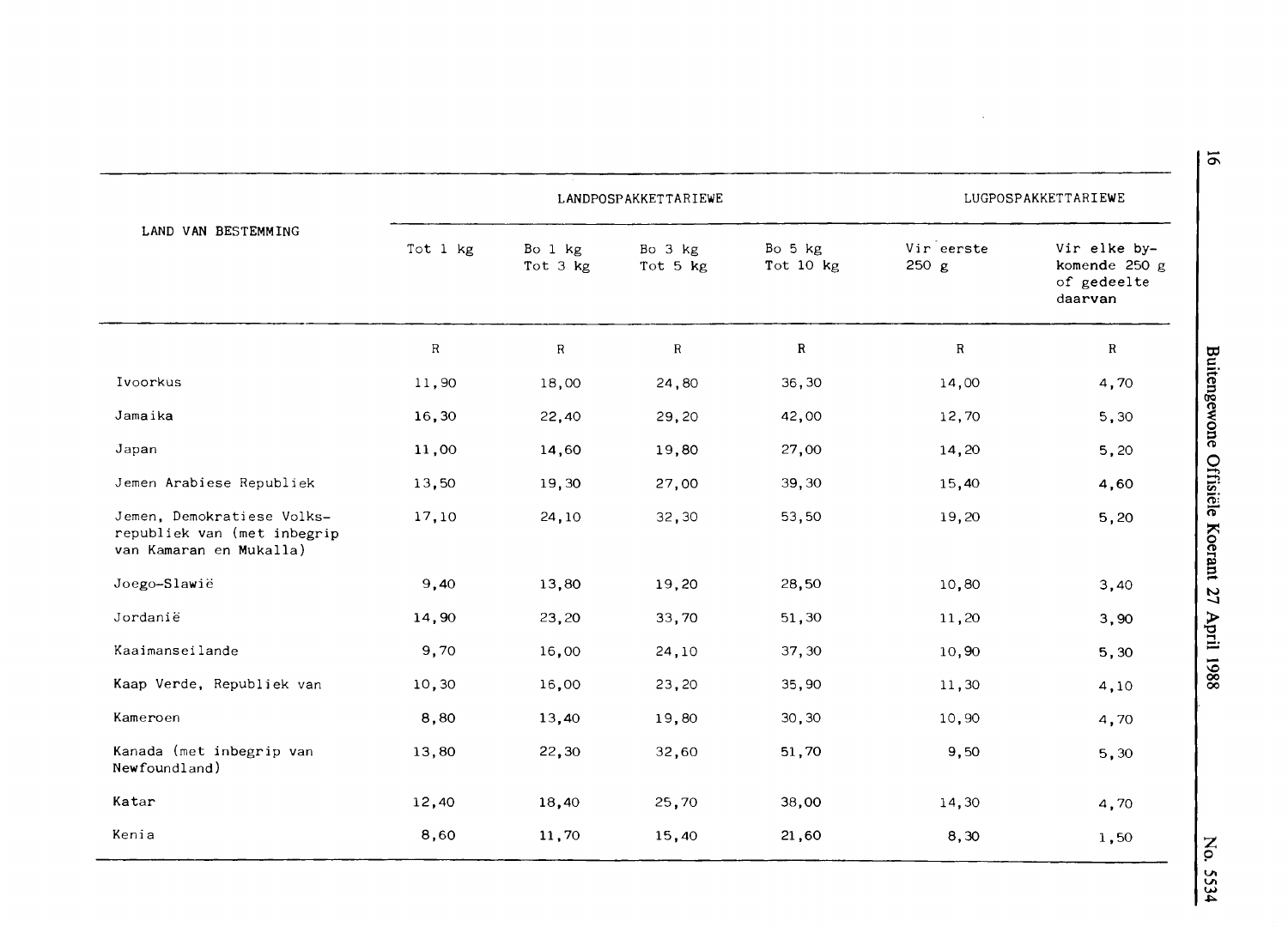|                             |             | SURFACE-MAIL PARCEL RATES | AIRMAIL PARCEL RATES     |                           |                    |                                                               |
|-----------------------------|-------------|---------------------------|--------------------------|---------------------------|--------------------|---------------------------------------------------------------|
| COUNTRY OF DESTINATION      | Up to 1 kg  | Above 1 kg<br>Up to 3 kg  | Above 3 kg<br>Up to 5 kg | Above 5 kg<br>Up to 10 kg | For first<br>250 g | For each addi-<br>tional 250 g<br>or part there-<br>$\circ$ f |
|                             | $\mathbf R$ | $\mathsf{R}$              | $\mathbf{R}$             | $\mathbf R$               | $\mathbf{R}$       | $\mathbf R$                                                   |
| Honduras                    | 12,40       | 18,20                     | 25,50                    | 37,70                     | 15,30              | 5,70                                                          |
| Hong Kong                   | 8,00        | 10,80                     | 14,50                    | 20,10                     | 10,80              | 4,60                                                          |
| Hungary                     | 10,60       | 15,30                     | 21,00                    | 30,70                     | 11,80              | 3,30                                                          |
| Iceland                     | 11,20       | 16,00                     | 21,60                    | 31,90                     | 12,70              | 3,70                                                          |
| India                       | 12,40       | 17,00                     | 22,80                    | 32,50                     | 15,50              | 5,40                                                          |
| Indonesia                   | 12,90       | 17,70                     | 23,60                    | 33,40                     | 21,20              | 10,40                                                         |
| Iran                        | 16,10       | 24,20                     | 34,90                    | 53,20                     | 12,40              | 4,50                                                          |
| Iraq                        | 20,10       | 29,10                     | 40,10                    | 60,00                     | 16,20              | 4,30                                                          |
| Ireland, Republic of (Eire) | 15,40       | 20,10                     | 24,80                    | 34,00                     | 10,20              | 3,30                                                          |
| Israel                      | 10,80       | 16,20                     | 22,70                    | 33,70                     | 11,60              | 3,90                                                          |
| Italy                       | 16,80       | 20,10                     | 24,70                    | 32,90                     | 17,80              | 3,50                                                          |
| Ivory Coast                 | 11,90       | 18,00                     | 24,80                    | 36,30                     | 14,00              | 4,70                                                          |
| Jamaica                     | 16,30       | 22,40                     | 29,20                    | 42,00                     | 12,70              | 5,30                                                          |
| Japan                       | 11,00       | 14,60                     | 19,80                    | 27,00                     | 14,20              | 5,20                                                          |

No. 5534

 $\overline{u}$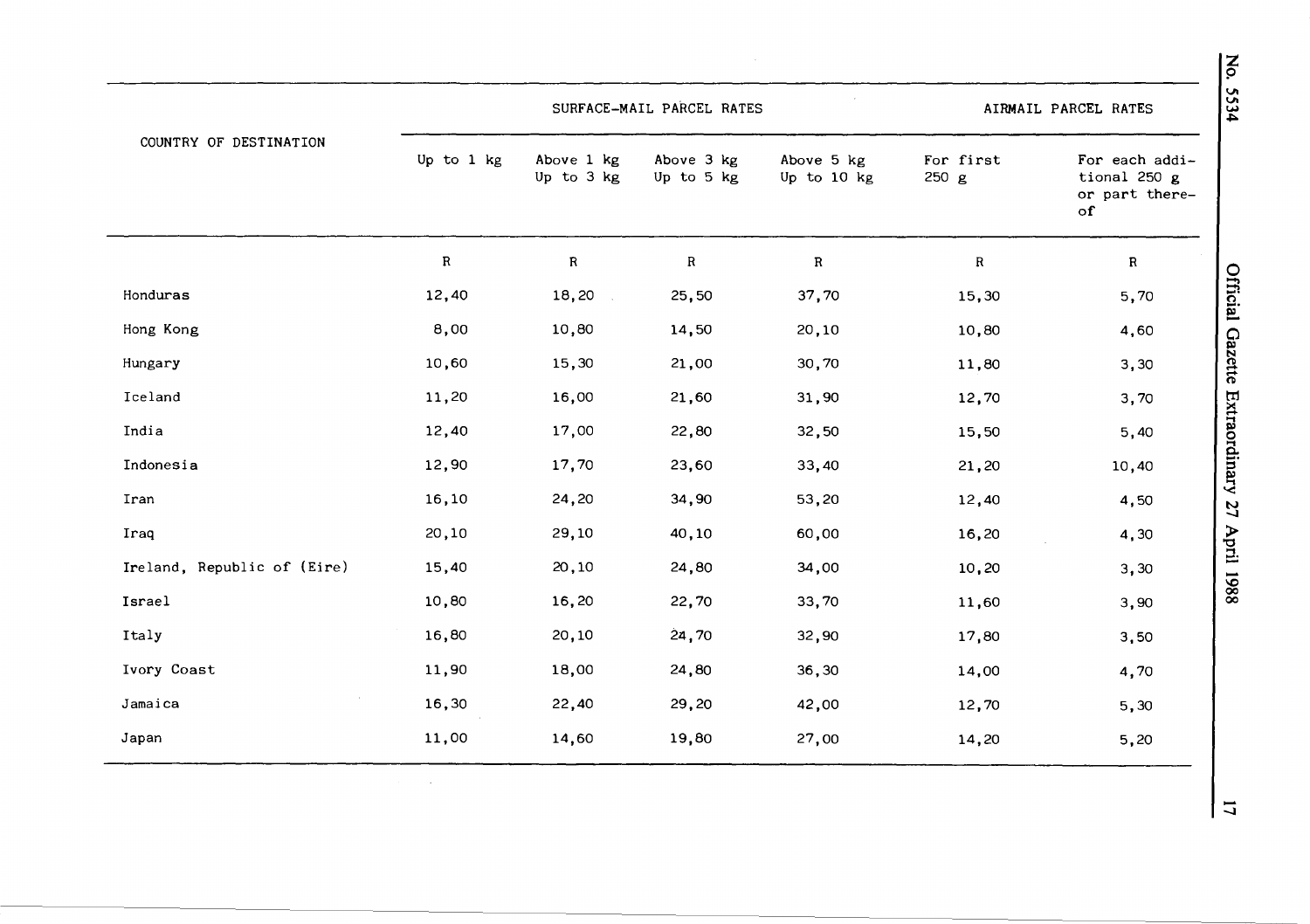|                                                     |           | LANDPOSPAKKETTARIEWE | LUGPOSPAKKETTARIEWE |                      |                         |                                                         |
|-----------------------------------------------------|-----------|----------------------|---------------------|----------------------|-------------------------|---------------------------------------------------------|
| LAND VAN BESTEMMING                                 | Tot 1 kg  | Bo 1 kg<br>Tot 3 kg  | Bo 3 kg<br>Tot 5 kg | Bo 5 kg<br>Tot 10 kg | Vir eerste<br>$250$ $g$ | Vir elke by-<br>komende 250 g<br>of gedeelte<br>daarvan |
|                                                     | ${\bf R}$ | ${\bf R}$            | $\mathbf R$         | $\, {\bf R}$         | R                       | R                                                       |
| Kiribati (met inbegrip van<br>Fanningeiland)        | 10,10     | 14,90                | 20,50               | 31,50                | 17,30                   | 9,90                                                    |
| Koeweit                                             | 10,00     | 15,40                | 22,10               | 33,60                | 11,50                   | 4,20                                                    |
| Kongo, Volksrepubliek van die                       | 10,00     | 15,00                | 21,40               | 32,20                | 12,40                   | 5,00                                                    |
| Korea, Demokratiese Volksre-<br>publiek van (Noord) | 18,70     | 30,70                | 47,70               | 72,60                | 17,30                   | 5,90                                                    |
| Korea, Republiek van (Suid)                         | 9,30      | 13,40                | 18,60               | 27,40                | 12,80                   | 5,50                                                    |
| Korsika                                             | 11,30     | 13,70                | 17,80               | 24,60                | 18,60                   | 3,70                                                    |
| Kuba (behalwe Guantánamo Bay)                       | 12,40     | 18,70                | 25,20               | 37,50                | 15,50                   | 5,90                                                    |
| Lao, Demokratiese Volksre-<br>publiek van           | 18,60     | 25,30                | 34,20               | 47,70                | 17,50                   | 5,60                                                    |
| Lesotho                                             | 9,90      | 11,70                | 14,40               | 18,90                | 9,60                    | 0,80                                                    |
| Libanon                                             |           |                      | GEEN LANDPOSDIENS   |                      | 15,30                   | 3,90                                                    |
| Liberië                                             | 8,80      | 13,50                | 19,40               | 29,70                | 10,90                   | 4,50                                                    |
| Libië                                               | 19,20     | 26,00                | 33,20               | 46,70                | 14,30                   | 3,90                                                    |
| Luxemburg                                           | 9,00      | 12,90                | 17,60               | 25,60                | 10,60                   | 3,30                                                    |

 $\tilde{\circ}$ **VI VI w**  ~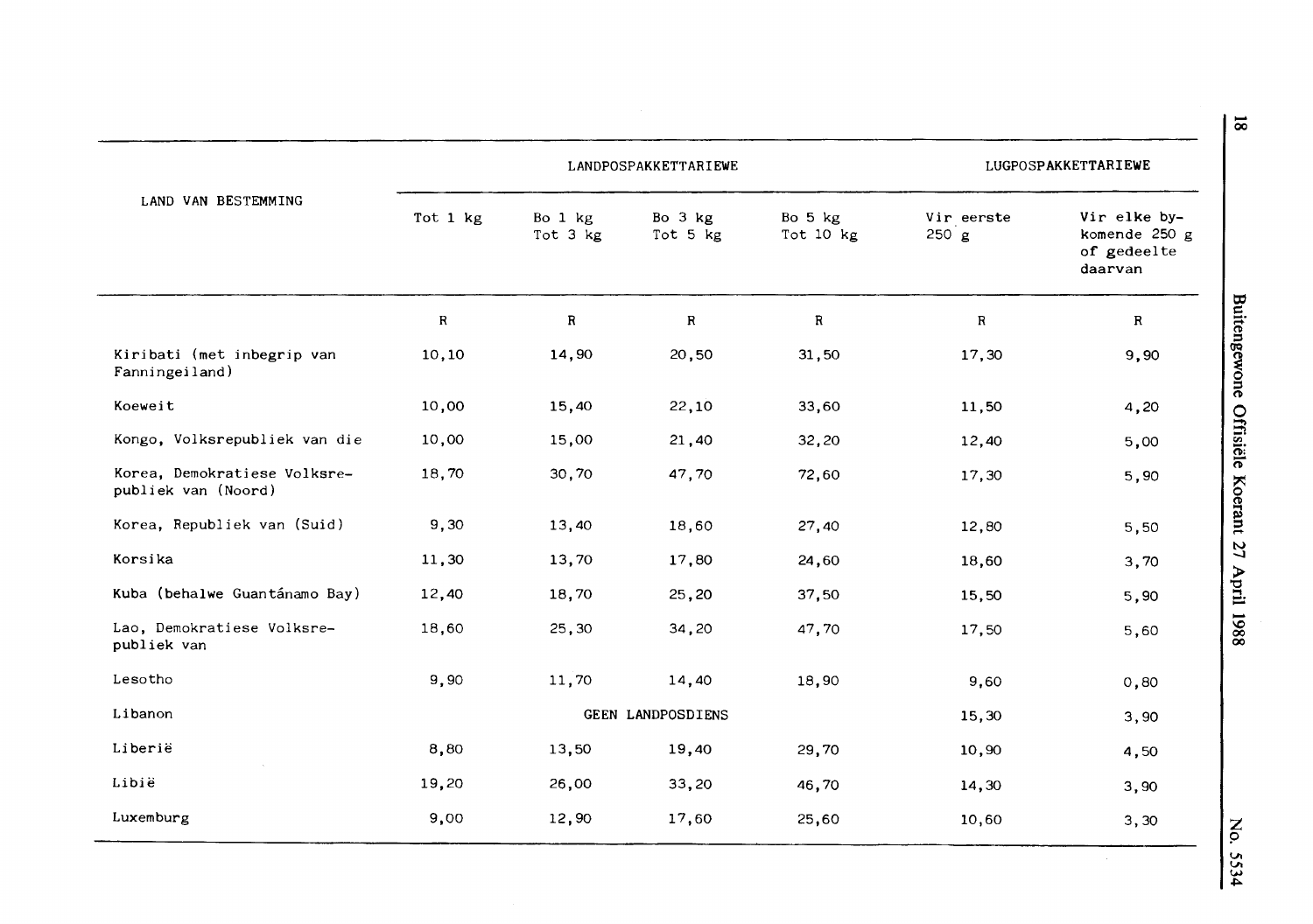|                                                   |            | SURFACE-MAIL PARCEL RATES |                          | AIRMAIL PARCEL RATES      |                    |                                                        |
|---------------------------------------------------|------------|---------------------------|--------------------------|---------------------------|--------------------|--------------------------------------------------------|
| COUNTRY OF DESTINATION                            | Up to 1 kg | Above 1 kg<br>Up to 3 kg  | Above 3 kg<br>Up to 5 kg | Above 5 kg<br>Up to 10 kg | For first<br>250 g | For each addi-<br>tional 250 g<br>or part there-<br>of |
|                                                   | ${\bf R}$  | $\mathbf R$               | $\mathbf R$              | ${\bf R}$                 | $\mathbf R$        | R                                                      |
| Jordan                                            | 14,90      | 23,20                     | 33,70                    | 51,30                     | 11,20              | 3,90                                                   |
| Kenya                                             | 8,60       | 11,70                     | 15,40                    | 21,60                     | 8,30               | 1,50                                                   |
| Kiribati (including Fanning<br>Island)            | 10,10      | 14,90                     | 20,50                    | 31,50                     | 17,30              | 9,90                                                   |
| Korea, People's Democratic<br>Republic of (North) | 18,70      | 30,70                     | 47,70                    | 72,60                     | 17,30              | 5,90                                                   |
| Korea, Republic of (South)                        | 9,30       | 13,40                     | 18,60                    | 27,40                     | 12,80              | 5,50                                                   |
| Kuwait                                            | 10,00      | 15,40                     | 22,10                    | 33,60                     | 11,50              | 4,20                                                   |
| Lao, People's Democratic<br>Republic of           | 18,60      | 25,30                     | 34,20                    | 47,70                     | 17,50              | 5,60                                                   |
| Lebanon                                           |            |                           | NO SURFACE-MAIL SERVICE  |                           | 15,30              | 3,90                                                   |
| Lesotho                                           | 9,90       | 11,70                     | 14,40                    | 18,90                     | 9,60               | 0,80                                                   |
| Liberia                                           | 8,80       | 13,50                     | 19,40                    | 29,70                     | 10,90              | 4,50                                                   |
| Libya                                             | 19,20      | 26,00                     | 33,20                    | 46,70                     | 14,30              | 3,90                                                   |
| Luxembourg                                        | 9,00       | 12,90                     | 17,60                    | 25,60                     | 10,60              | 3,30                                                   |
| Macao                                             | 10,70      | 14,40                     | 19,20                    | 26,70                     | 12,60              | 5,30                                                   |

*'°* -

**z**  p **VI**   $34$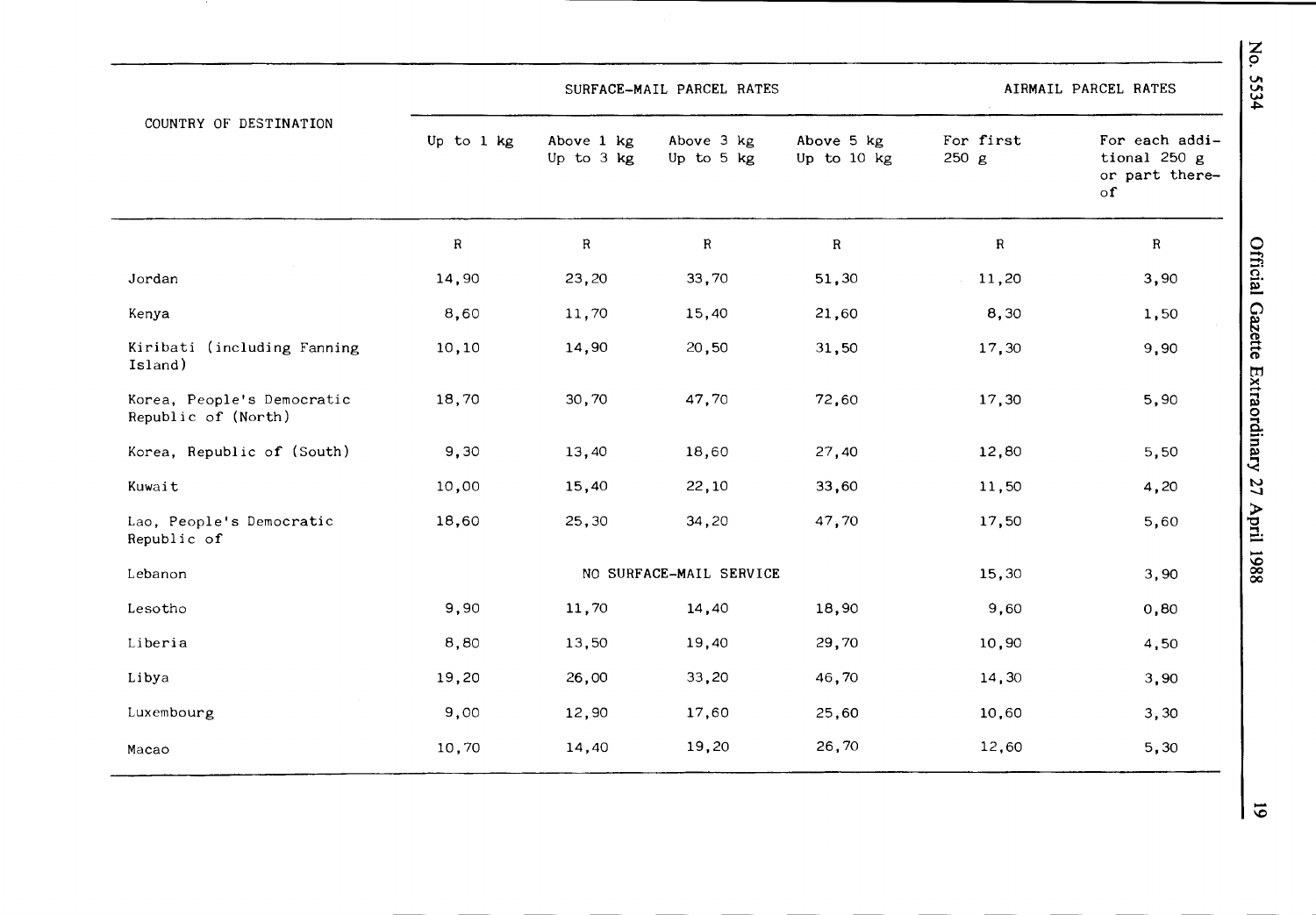|                                                |           | LANDPOSPAKKETTARIEWE |                     | LUGPOSPAKKETTARIEWE  |                     |                                                         |
|------------------------------------------------|-----------|----------------------|---------------------|----------------------|---------------------|---------------------------------------------------------|
| LAND VAN BESTEMMING                            | Tot 1 kg  | Bo 1 kg<br>Tot 3 kg  | Bo 3 kg<br>Tot 5 kg | Bo 5 kg<br>Tot 10 kg | Vir eerste<br>250 g | Vir elke by-<br>komende 250 g<br>of gedeelte<br>daarvan |
|                                                | ${\sf R}$ | ${\bf R}$            | $\mathbf R$         | $\mathbf R$          | ${\sf R}$           | $\mathbf R$                                             |
| Macao                                          | 10,70     | 14,40                | 19,20               | 26,70                | 12,60               | 5,30                                                    |
| Madagaskar                                     | 9,10      | 12,40                | 16,60               | 24,10                | 8,60                | 1,80                                                    |
| Malawi                                         | 17,80     | 24,80                | 33,60               | 47,30                | 11,40               | 1,20                                                    |
| Maledive, Republiek van                        | 8,40      | 12,30                | 17,60               | 26,00                | 11,50               | 5,80                                                    |
| Maleisië                                       | 7,00      | 10,30                | 14,70               | 22,20                | 13,30               | 5,90                                                    |
| Mali                                           | 17,60     | 24,40                | 31,90               | 47,80                | 12,90               | 4,40                                                    |
| Malta                                          | 18,00     | 23,90                | 30,20               | 42,20                | 13,10               | 3,80                                                    |
| Marokko                                        | 10, 10    | 14,90                | 20,70               | 30,40                | 11,70               | 3,80                                                    |
| Martinique                                     | 11,00     | 15,50                | 22,00               | 33,00                | 13,50               | 5,10                                                    |
| Mauritanië                                     | 17,30     | 24,10                | 31,50               | 45,40                | 12,70               | 4,40                                                    |
| Mauritius (met inbegrip van<br>Chagos-argipel) | 8,60      | 11,70                | 15,40               | 22,50                | 8,20                | 1,50                                                    |
| Mexiko                                         | 12,40     | 18,20                | 25,50               | 37,70                | 15,80               | 6, 20                                                   |
| Mongolië                                       | 20,80     | 36,40                | 59,10               | 95,00                | 11,00               | 5,20                                                    |
| Montserrat                                     | 15,80     | 22,70                | 29,70               | 43,00                | 12,20               | 5,10                                                    |

 $\sim$ 

 $\mathcal{A}^{\mathcal{A}}$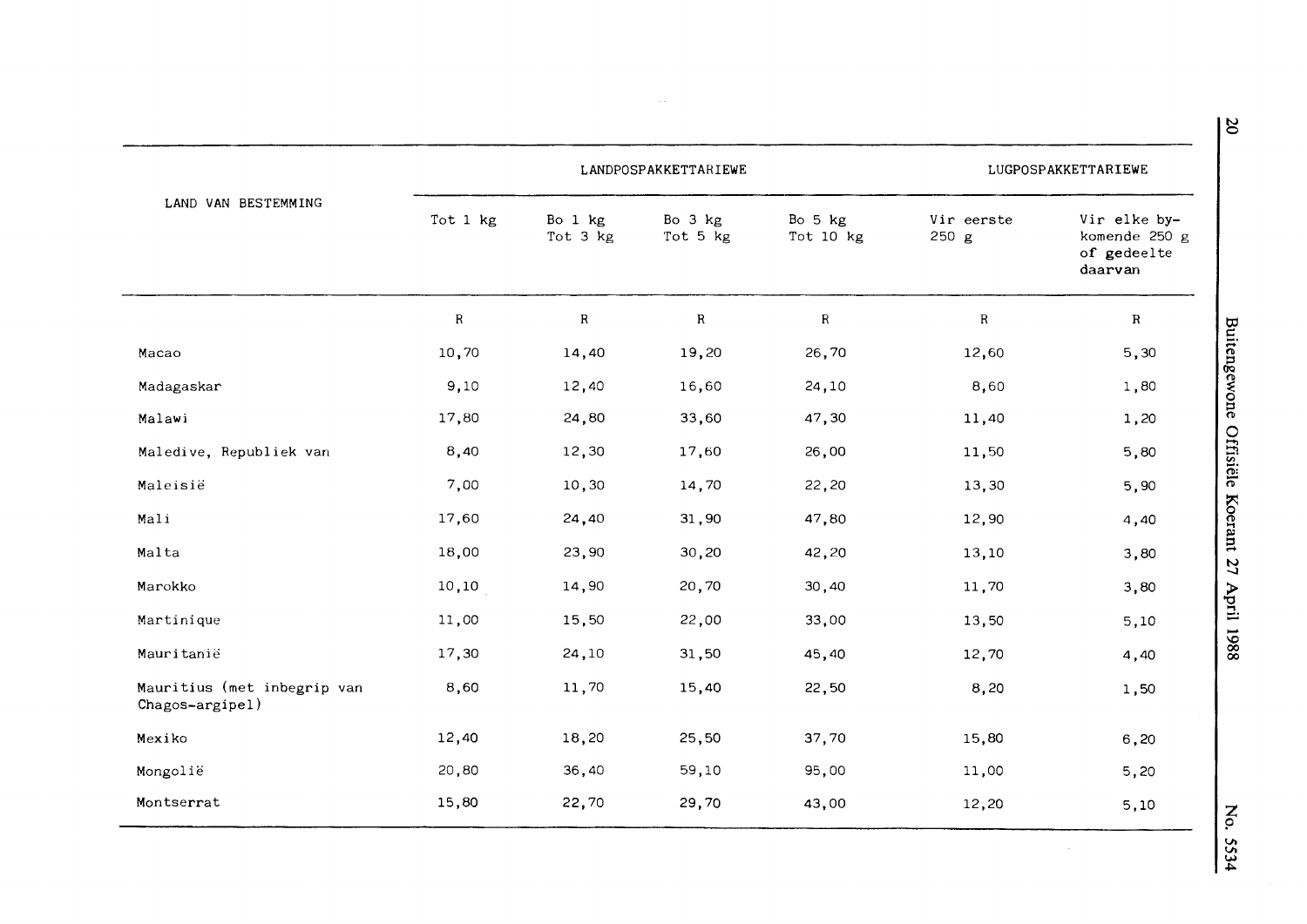|                                             |            | SURFACE-MAIL PARCEL RATES |                          | AIRMAIL PARCEL RATES      |                    |                                                        |
|---------------------------------------------|------------|---------------------------|--------------------------|---------------------------|--------------------|--------------------------------------------------------|
| COUNTRY OF DESTINATION                      | Up to 1 kg | Above 1 kg<br>Up to 3 kg  | Above 3 kg<br>Up to 5 kg | Above 5 kg<br>Up to 10 kg | For first<br>250 g | For each addi-<br>tional 250 g<br>or part there-<br>of |
|                                             | R          | ${\bf R}$                 | $\, {\bf R}$             | $\rm R$                   | ${\bf R}$          | $\mathbf R$                                            |
| Madagascar                                  | 9,10       | 12,40                     | 16,60                    | 24,10                     | 8,60               | 1,80                                                   |
| Malawi                                      | 17,80      | 24,80                     | 33,60                    | 47,30                     | 11,40              | 1,20                                                   |
| Malaysia                                    | 7,00       | 10,30                     | 14,70                    | 22,20                     | 13,30              | 5,90                                                   |
| Maldives, Republic of                       | 8,40       | 12,30                     | 17,60                    | 26,00                     | 11,50              | 5,80                                                   |
| Mali                                        | 17,60      | 24,40                     | 31,90                    | 47,80                     | 12,90              | 4,40                                                   |
| Malta                                       | 18,00      | 23,90                     | 30,20                    | 42,20                     | 13,10              | 3,80                                                   |
| Martinique                                  | 11,00      | 15,50                     | 22,00                    | 33,00                     | 13,50              | 5,10                                                   |
| Mauritania                                  | 17,30      | 24,10                     | 31,50                    | 45,40                     | 12,70              | 4,40                                                   |
| Mauritius (including Chagos<br>Archipelago) | 8,60       | 11,70                     | 15,40                    | 22,50                     | 8,20               | 1,50                                                   |
| Mexico                                      | 12,40      | 18,20                     | 25,50                    | 37,70                     | 15,80              | 6, 20                                                  |
| Mongolia                                    | 20,80      | 36,40                     | 59,10                    | 95,00                     | 11,00              | 5,20                                                   |
| Montserrat                                  | 15,80      | 22,70                     | 29,70                    | 43,00                     | 12,20              | 5,10                                                   |
| Morocco                                     | 10,10      | 14,90                     | 20,70                    | 30,40                     | 11,70              | 3,80                                                   |
| Mozambique                                  | 9,00       | 11,10                     | 14,10                    | 18,00                     | 8,80               | 1,00                                                   |

 $\mathbf{z}$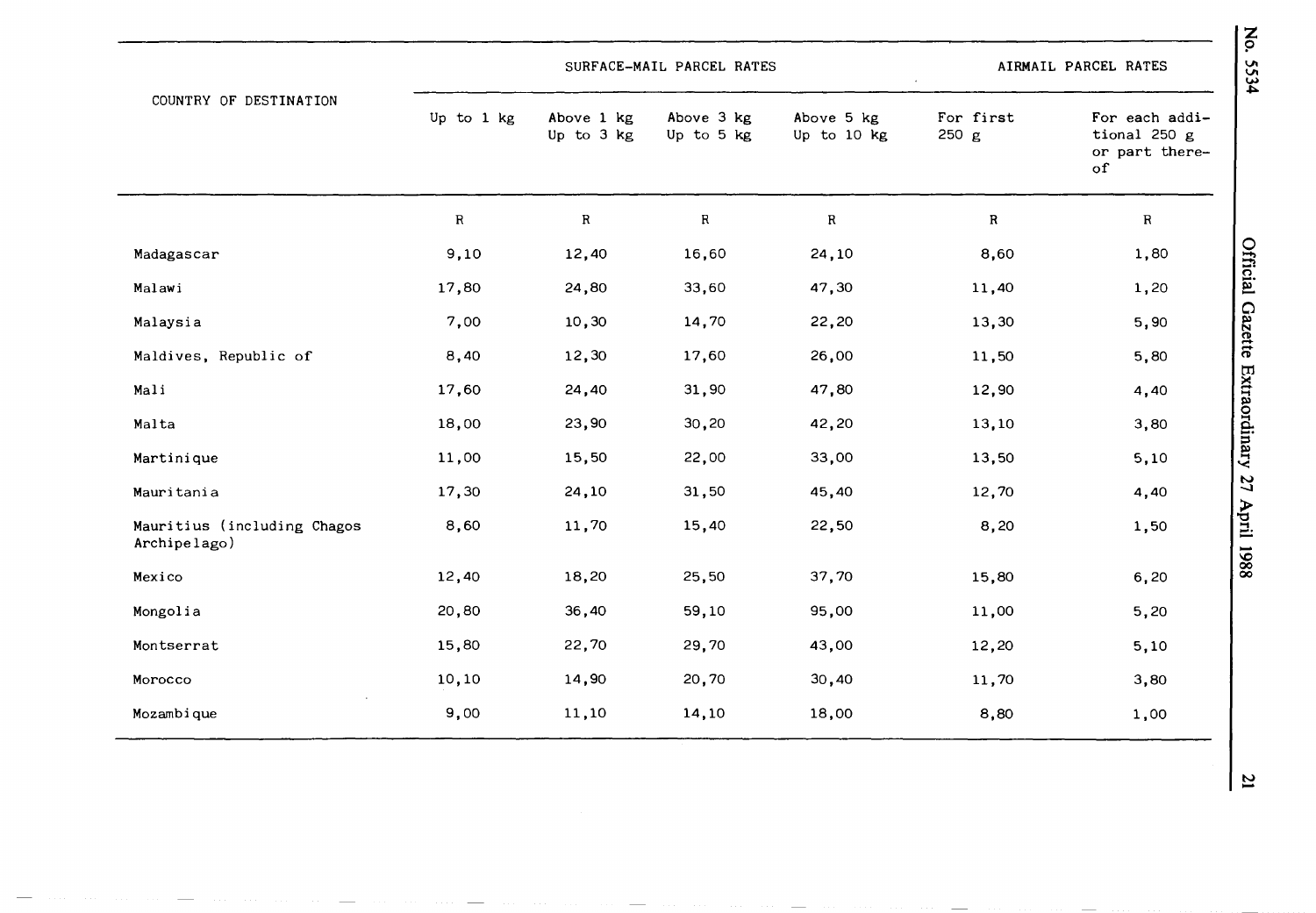|                     |             | LANDPOSPAKKETTARIEWE | LUGPOSPAKKETTARIEWE |                      |                     |                                                         |
|---------------------|-------------|----------------------|---------------------|----------------------|---------------------|---------------------------------------------------------|
| LAND VAN BESTEMMING | Tot 1 kg    | Bo 1 kg<br>Tot 3 kg  | Bo 3 kg<br>Tot 5 kg | Bo 5 kg<br>Tot 10 kg | Vir eerste<br>250 g | Vir elke by-<br>komende 250 g<br>of gedeelte<br>daarvan |
|                     | $\mathbf R$ | $\mathbf R$          | $\mathbf R$         | R                    | $\mathbb R$         | $\mathbb{R}$                                            |
| Mosambiek           | 9,00        | 11,10                | 14,10               | 18,00                | 8,80                | 1,00                                                    |
| Nauru               | 9,80        | 14,10                | 19,10               | 28,50                | 17,00               | 9,70                                                    |
| Nederland           | 10,30       | 14,00                | 19,50               | 27,70                | 11,10               | 3,20                                                    |
| Nederlandse Antille | 17,20       | 23,60                | 30,60               | 43,70                | 13,90               | 5,60                                                    |
| Nepal               | 13,20       | 19,20                | 26,50               | 39,50                | 14,20               | 5,60                                                    |
| Nicaragua           | 19,20       | 25,40                | 32,10               | 44,90                | 16,20               | 5,90                                                    |
| Nieu-Caledonië      | 12,50       | 16,10                | 21,50               | 31,50                | 18,60               | 8,60                                                    |
| Nieu-Seeland        | 13,10       | 18,20                | 24,60               | 40,90                | 18,40               | 8,80                                                    |
| Niger               | 10,30       | 16,60                | 24,70               | 39,50                | 11,70               | 4,40                                                    |
| Nigerië             | 9,40        | 14,60                | 21,70               | 33,40                | 11,50               | 4,70                                                    |
| Noorweë             | 13,70       | 17,80                | 22,90               | 33,00                | 17,40               | 3,50                                                    |
| Oman                | 16,30       | 23,70                | 33,30               | 49,10                | 13,30               | 4,90                                                    |
| Oostenryk           | 7,90        | 11,40                | 15,90               | 23,40                | 8,80                | 3,20                                                    |
| Oos-Timor           | 12,90       | 17,70                | 23,60               | 33,40                | 14,50               | 6,60                                                    |

 $\ddot{\phantom{a}}$ 

~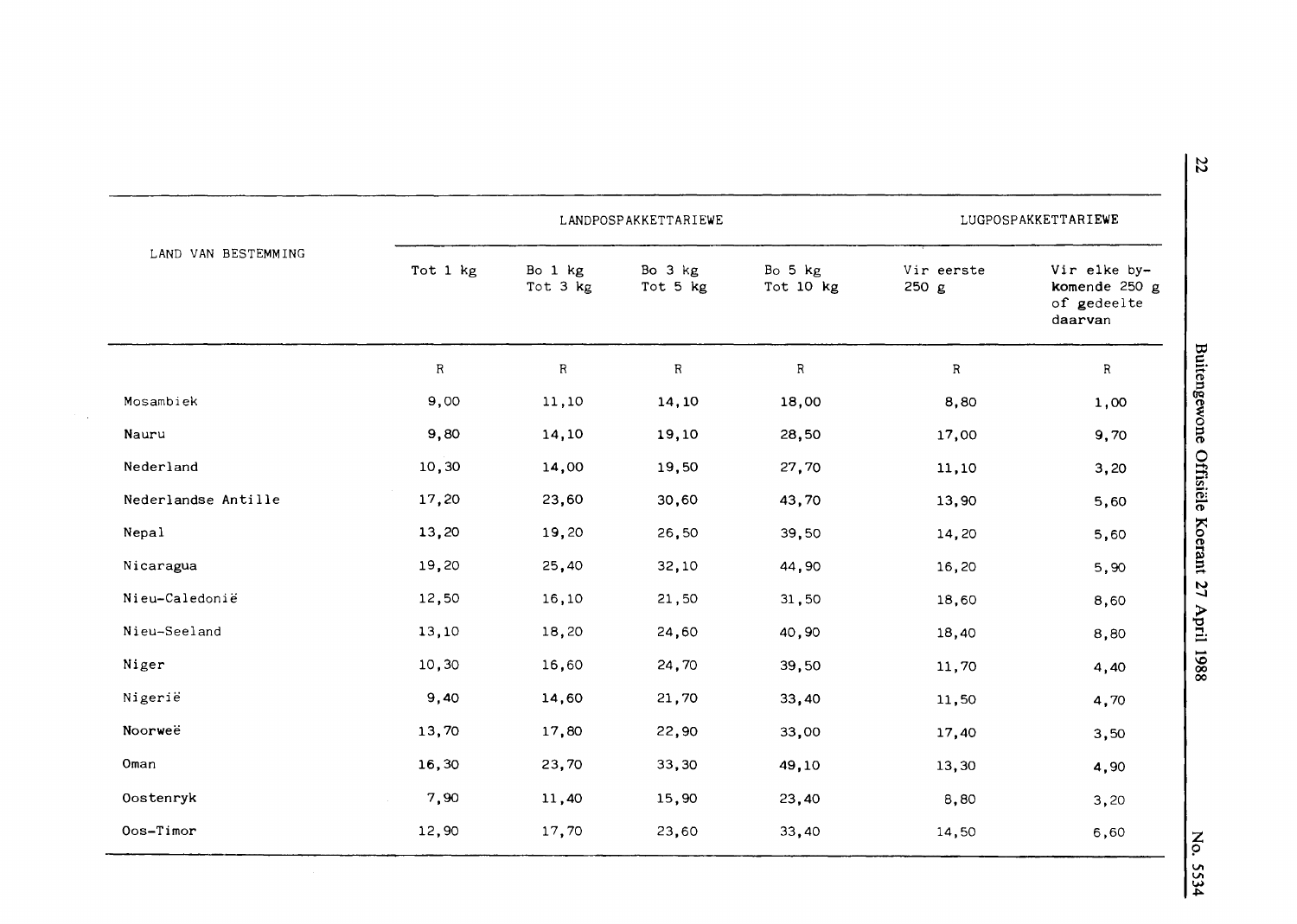|                                         |             | SURFACE-MAIL PARCEL RATES |                          | AIRMAIL PARCEL RATES      |                   |                                                        |
|-----------------------------------------|-------------|---------------------------|--------------------------|---------------------------|-------------------|--------------------------------------------------------|
| COUNTRY OF DESTINATION                  | Up to 1 kg  | Above 1 kg<br>Up to 3 kg  | Above 3 kg<br>Up to 5 kg | Above 5 kg<br>Up to 10 kg | For first<br>250g | For each addi-<br>tional 250 g<br>or part there-<br>of |
|                                         | $\mathbb R$ | ${\bf R}$                 | $\mathbf R$              | $\mathsf{R}$              | $\sf R$           | $\mathbf R$                                            |
| Nauru                                   | 9,80        | 14,10                     | 19,10                    | 28,50                     | 17,00             | 9,70                                                   |
| Nepal                                   | 13,20       | 19,20                     | 26,50                    | 39,50                     | 14,20             | 5,60                                                   |
| Netherlands                             | 10,30       | 14,00                     | 19,50                    | 27,70                     | 11,10             | 3,20                                                   |
| Netherlands Antilles                    | 17,20       | 23,60                     | 30,60                    | 43,70                     | 13,90             | 5,60                                                   |
| New Caledonia                           | 12,50       | 16,10                     | 21,50                    | 31,50                     | 18,60             | 8,60                                                   |
| New Zealand                             | 13,10       | 18,20                     | 24,60                    | 40,90                     | 18,40             | 8,80                                                   |
| Nicaragua                               | 19,20       | 25,40                     | 32,10                    | 44,90                     | 16,20             | 5,90                                                   |
| Niger                                   | 10,30       | 16,60                     | 24,70                    | 39,50                     | 11,70             | 4,40                                                   |
| Nigeria                                 | 9,40        | 14,60                     | 21,70                    | 33,40                     | 11,50             | 4,70                                                   |
| Norway                                  | 13,70       | 17,80                     | 22,90                    | 33,00                     | 17,40             | 3,50                                                   |
| Oman                                    | 16,30       | 23,70                     | 33,30                    | 49,10                     | 13,30             | 4,90                                                   |
| Pakistan                                | 10,80       | 15,00                     | 21,00                    | 30,80                     | 13,60             | 5,10                                                   |
| Panama (including Panama<br>Canal Zone) | 10,60       | 15,60                     | 22,20                    | 33,90                     | 13,50             | 5,60                                                   |
| Papua New Guinea                        | 9,80        | 14,10                     | 19,30                    | 29,90                     | 16,20             | 8,90                                                   |

Vo. 5534

Official Gazette Extraordinary 27 April 1988

 $\frac{3}{2}$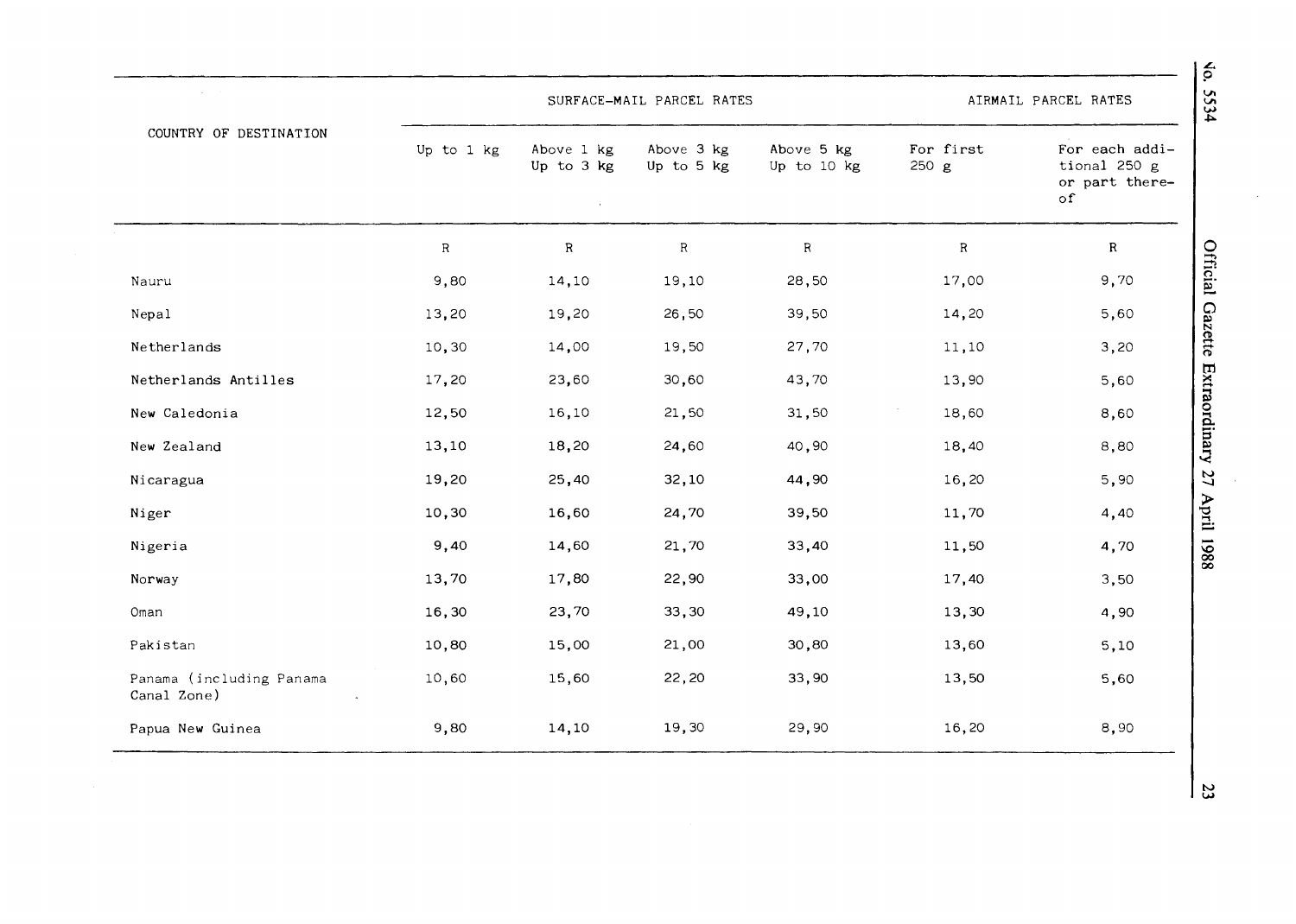|                                                            |           | LANDPOSPAKKETTARIEWE    |                     | LUGPOSPAKKETTARIEWE  |                     |                                                         |  |
|------------------------------------------------------------|-----------|-------------------------|---------------------|----------------------|---------------------|---------------------------------------------------------|--|
| LAND VAN BESTEMMING                                        | Tot 1 kg  | Bo $1$ $kg$<br>Tot 3 kg | Bo 3 kg<br>Tot 5 kg | Bo 5 kg<br>Tot 10 kg | Vir eerste<br>250 g | Vir elke by-<br>komende 250 g<br>of gedeelte<br>daarvan |  |
|                                                            | ${\bf R}$ | $\mathbf R$             | ${\bf R}$           | ${\bf R}$            | $\mathbf R$         | $\mathbb{R}$                                            |  |
| Pakistan                                                   | 10,80     | 15,00                   | 21,00               | 30,80                | 13,60               | 5,10                                                    |  |
| Panama (met inbegrip van<br>Panamakanaalsone)              | 10,60     | 15,60                   | 22,20               | 33,90                | 13,50               | 5,60                                                    |  |
| Papoea-Nieu-Guinee                                         | 9,80      | 14,10                   | 19,30               | 29,90                | 16,20               | 8,90                                                    |  |
| Paraguay                                                   | 14,90     | 20,40                   | 26,10               | 36,70                | 18,20               | 6,50                                                    |  |
| Peru                                                       | 15,10     | 22,30                   | 30,00               | 44,50                | 18,10               | 7,10                                                    |  |
| Pitcairneilande                                            | 6,10      | 10,80                   | 16,70               | 28,40                | 11,90               | 8,40                                                    |  |
| Pole                                                       | 10,60     | 14,80                   | 19,90               | 28,70                | 11,80               | 3,30                                                    |  |
| Portugal (met inbegrip van<br>Asoriese Eilande en Madeira) | 9,90      | 14,60                   | 20,50               | 30, 10               | 10,50               | 3,40                                                    |  |
| Réunion                                                    | 9,60      | 12,00                   | 15,70               | 21,90                | 8,80                | 1,40                                                    |  |
| Roemenië                                                   | 11,90     | 16,60                   | 23,50               | 35,20                | 13,10               | 3,70                                                    |  |
| Rwanda                                                     | 13,40     | 18,20                   | 24,10               | 34,10                | 9,60                | 1,70                                                    |  |
| St Christopher (St Kitts) en<br>Nevis                      | 16,10     | 22,30                   | 28,90               | 41,40                | 12,50               | 5,10                                                    |  |
| St Helena                                                  | 6,70      | 10,50                   | 16,30               | 27,00                |                     | GEEN LUGPOSDIENS                                        |  |

**N**  ~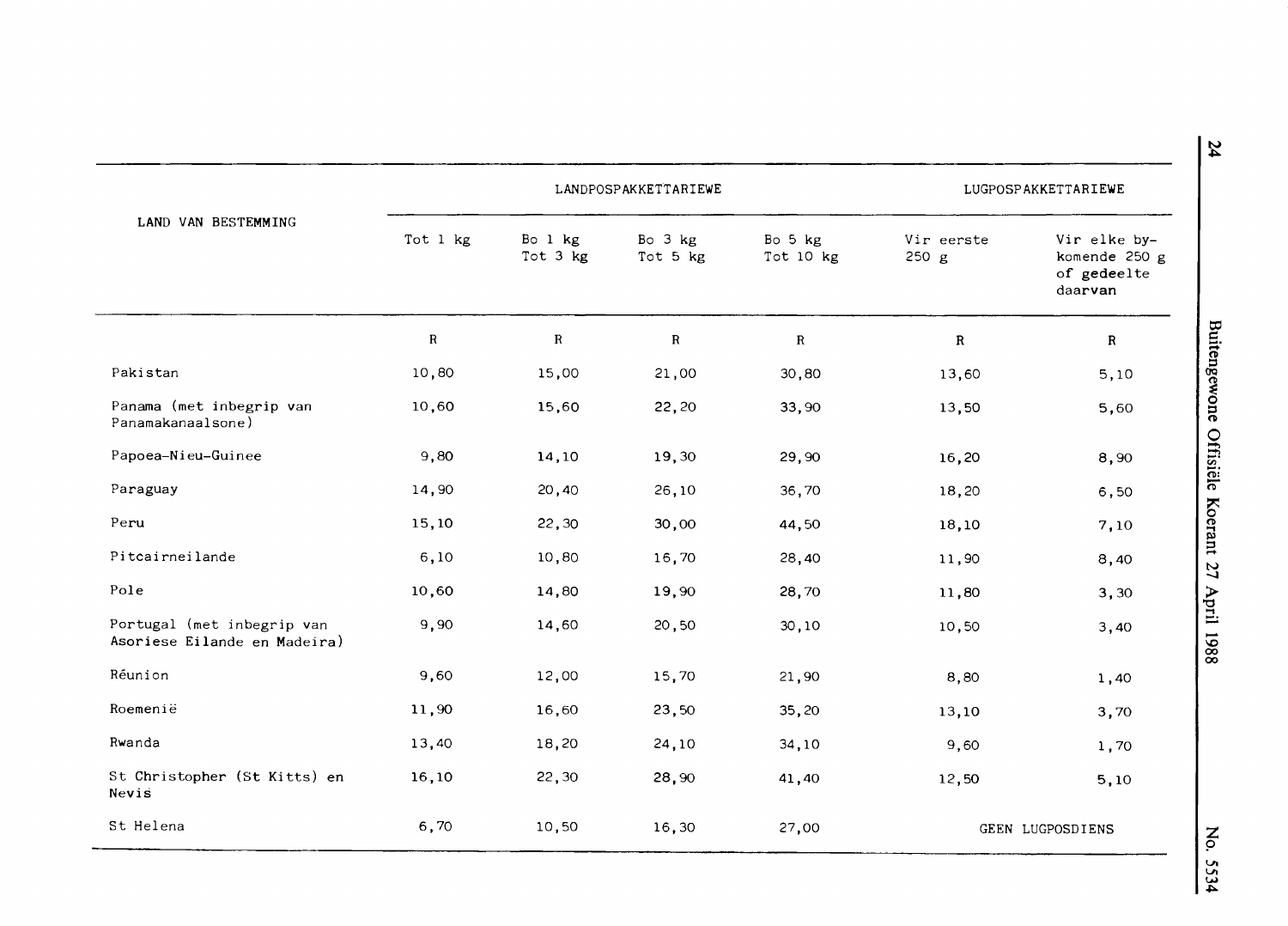| COUNTRY OF DESTINATION                             |            | SURFACE-MAIL PARCEL RATES |                          | AIRMAIL PARCEL RATES      |                    |                                                        |
|----------------------------------------------------|------------|---------------------------|--------------------------|---------------------------|--------------------|--------------------------------------------------------|
|                                                    | Up to 1 kg | Above 1 kg<br>Up to 3 kg  | Above 3 kg<br>Up to 5 kg | Above 5 kg<br>Up to 10 kg | For first<br>250 g | For each addi-<br>tional 250 g<br>or part there-<br>of |
|                                                    | ${\bf R}$  | $\mathbb{R}$              | ${\bf R}$                | $\mathbf{R}$              | $\mathbf R$        | $\mathbf{R}$                                           |
| Paraguay                                           | 14,90      | 20,40                     | 26,10                    | 36,70                     | 18,20              | 6,50                                                   |
| Peru                                               | 15,10      | 22,30                     | 30,00                    | 44,50                     | 18,10              | 7,10                                                   |
| Philippines                                        | 9,50       | 13,60                     | 18,90                    | 27,90                     | 12,50              | 5,20                                                   |
| Pitcairn Islands                                   | 6, 10      | 10,80                     | 16,70                    | 28,40                     | 11,90              | 8,40                                                   |
| Poland                                             | 10,60      | 14,80                     | 19,90                    | 28,70                     | 11,80              | 3,30                                                   |
| Portugal (including Azores<br>Islands and Madeira) | 9,90       | 14,60                     | 20,50                    | 30, 10                    | 10,50              | 3,40                                                   |
| Qatar                                              | 12,40      | 18,40                     | 25,70                    | 38,00                     | 14,30              | 4,70                                                   |
| Réunion                                            | 9,60       | 12,00                     | 15,70                    | 21,90                     | 8,80               | 1,40                                                   |
| Roumania                                           | 11,90      | 16,60                     | 23,50                    | 35,20                     | 13,10              | 3,70                                                   |
| Rwanda                                             | 13,40      | 18,20                     | 24,10                    | 34,10                     | 9,60               | 1,70                                                   |
| St Christopher (St Kitts)<br>and Nevis             | 16,10      | 22,30                     | 28,90                    | 41,40                     | 12,50              | 5,10                                                   |
| St Helena                                          | 6,70       | 10,50                     | 16,30                    | 27,00                     | NO AIRMAIL SERVICE |                                                        |
| St Lucia                                           | 18,70      | 25,50                     | 33,00                    | 45,70                     | 14,90              | 5,20                                                   |

No. 5534

**N V,**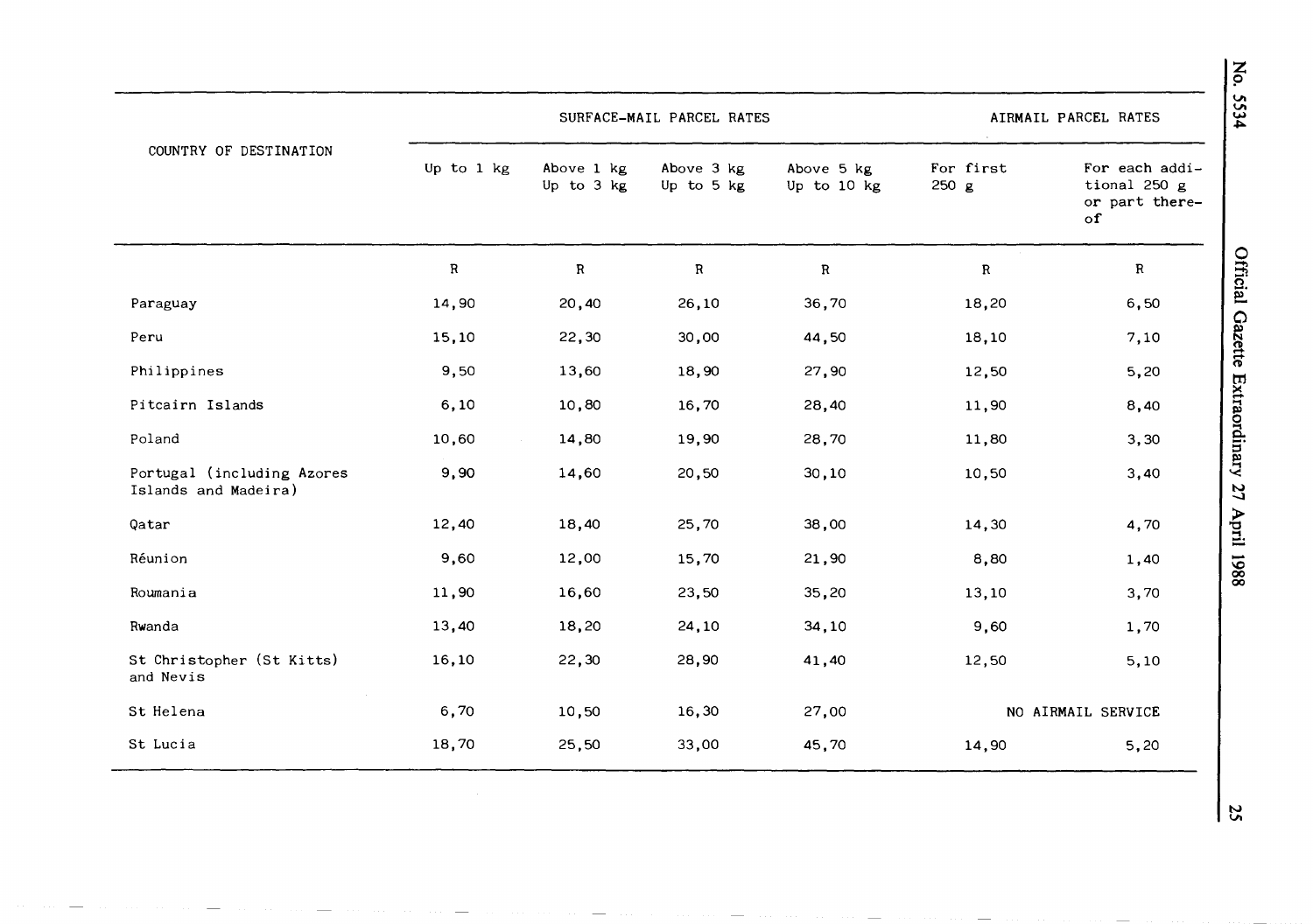|                                    |           |                     | LANDPOSPAKKETTARIEWE |                      |                     | LUGPOSPAKKETTARIEWE                                     |
|------------------------------------|-----------|---------------------|----------------------|----------------------|---------------------|---------------------------------------------------------|
| LAND VAN BESTEMMING                | Tot 1 kg  | Bo 1 kg<br>Tot 3 kg | Bo 3 kg<br>Tot 5 kg  | Bo 5 kg<br>Tot 10 kg | Vir eerste<br>250 g | Vir elke by-<br>komende 250 g<br>of gedeelte<br>daarvan |
|                                    | ${\bf R}$ | $\mathbf R$         | $\mathbf{R}$         | ${\bf R}$            | $\mathbf R$         | $\mathbf R$                                             |
| St Lucia                           | 18,70     | 25,50               | 33,00                | 45,70                | 14,90               | 5,20                                                    |
| St Pierre en Miquelon              | 17,50     | 23,50               | 30,80                | 44,50                | 12,70               | 5,00                                                    |
| St Vincent                         | 14,50     | 20,60               | 27,40                | 39,00                | 10,70               | 5,10                                                    |
| Salomon-eilande                    | 9,20      | 13,30               | 18,20                | 27,50                | 16,20               | 9,40                                                    |
| Samoa:                             |           |                     |                      |                      |                     |                                                         |
| (a)<br><b>VSA</b>                  | 7,60      | 15,20               | 25,40                | 43,10                | 10,90               | 5,50                                                    |
| (b)<br>Wes                         | 8,60      | 12,30               | 17,30                | 22,70                | 15,60               | 9,40                                                    |
| Saoedi-Arabië                      | 12,40     | 18,20               | 25,50                | 37,70                | 14,20               | 4,60                                                    |
| Sao Tome en Principe               | 10,50     | 16,70               | 24,40                | 37,50                | 12,60               | 5,30                                                    |
| Senegal                            | 15,40     | 22,00               | 29,60                | 42,40                | 17,20               | 4,40                                                    |
| Sentraal-Afrikaanse Repu-<br>bliek | 11,10     | 16,70               | 25,20                | 38,20                | 12,90               | 4,90                                                    |
| Seychelle                          | 6,00      | 8,30                | 11,70                | 16,90                | 6, 20               | 1,90                                                    |
| Sierra Leone                       | 9,90      | 15,10               | 21,50                | 32,20                | 12,00               | 4,60                                                    |
| Singapoer                          | 8,60      | 11,70               | 15,40                | 21,60                | 12,70               | 5,40                                                    |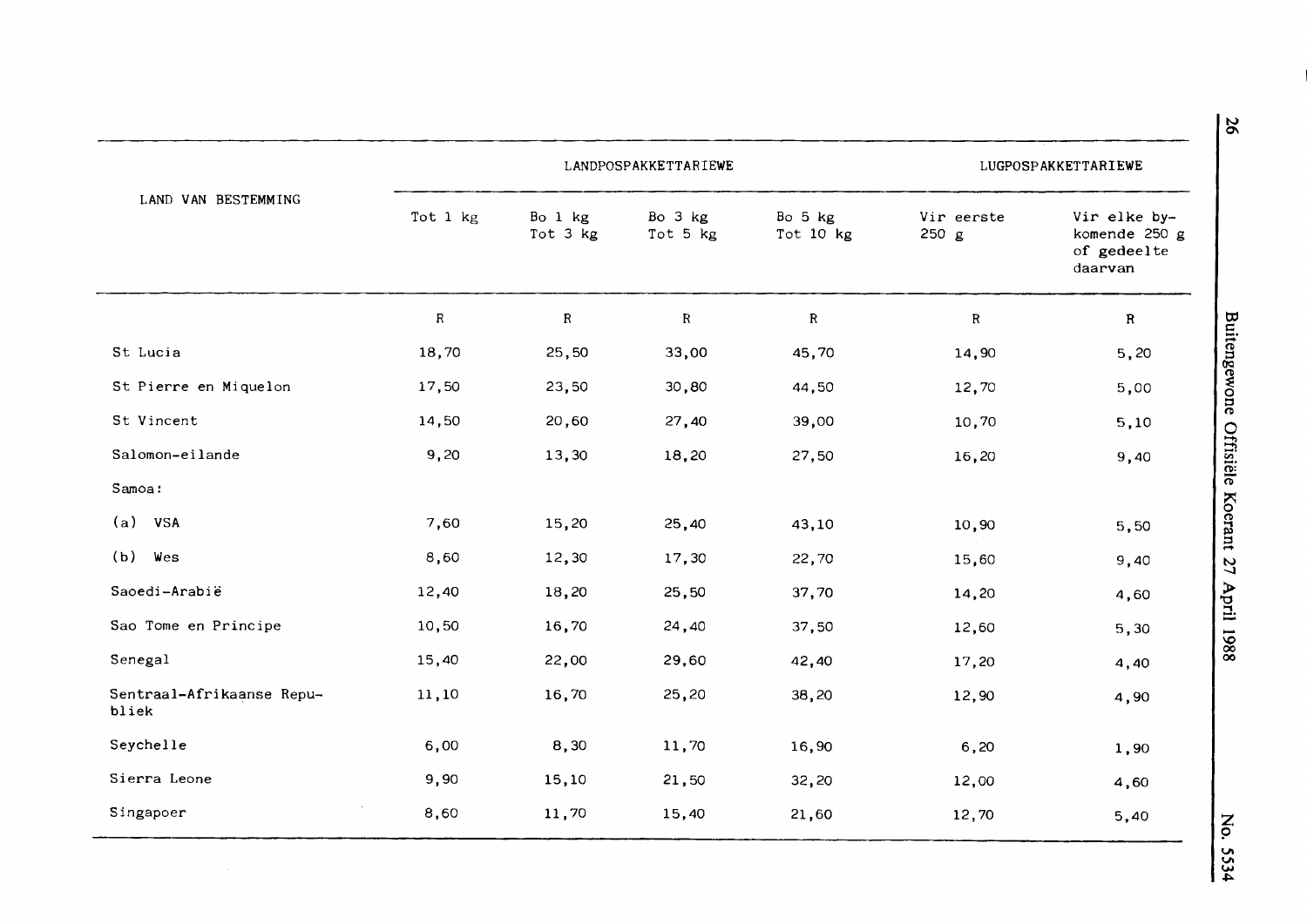|                                                  |            |                          | SURFACE-MAIL PARCEL RATES |                           |                    | AIRMAIL PARCEL RATES                                            |
|--------------------------------------------------|------------|--------------------------|---------------------------|---------------------------|--------------------|-----------------------------------------------------------------|
| COUNTRY OF DESTINATION<br>$\sim 10^7$            | Up to 1 kg | Above 1 kg<br>Up to 3 kg | Above 3 kg<br>Up to 5 kg  | Above 5 kg<br>Up to 10 kg | For first<br>250 g | For each addi-<br>tional 250 $g$<br>or part there-<br>$\circ f$ |
|                                                  | $\sf R$    | $\mathbf R$              | $\mathbf R$               | $\mathbf R$               | $\mathbf R$        | $\mathbf{R}$                                                    |
| St Pierre and Miquelon                           | 17,50      | 23,50                    | 30,80                     | 44,50                     | 12,70              | 5,00                                                            |
| St Vincent                                       | 14,50      | 20,60                    | 27,40                     | 39,00                     | 10,70              | 5,10                                                            |
| Samoa:                                           |            |                          |                           |                           |                    |                                                                 |
| (a)<br>USA                                       | 7,60       | 15,20                    | 25,40                     | 43,10                     | 10,90              | 5,50                                                            |
| (b)<br>Western                                   | 8,60       | 12,30                    | 17,30                     | 22,70                     | 15,60              | 9,40                                                            |
| Sao Tome and Principe                            | 10,50      | 16,70                    | 24,40                     | 37,50                     | 12,60              | 5,30                                                            |
| Saudi Arabia                                     | 12,40      | 18,20                    | 25,50                     | 37,70                     | 14,20              | 4,60                                                            |
| Senegal                                          | 15,40      | 22,00                    | 29,60                     | 42,40                     | 17,20              | 4,40                                                            |
| Seychelles                                       | 6,00       | 8,30                     | 11,70                     | 16,90                     | 6, 20              | 1,90                                                            |
| Sierra Leone                                     | 9,90       | 15,10                    | 21,50                     | 32,20                     | 12,00              | 4,60                                                            |
| Singapore                                        | 8,60       | 11,70                    | 15,40                     | 21,60                     | 12,70              | 5,40                                                            |
| Solomon Islands                                  | 9,20       | 13,30                    | 18,20                     | 27,50                     | 16,20              | 9,40                                                            |
| Somalia                                          | 13,60      | 18,70                    | 25,10                     | 35,70                     | 11,70              | 2,10                                                            |
| Spain (including Balearic<br>and Canary Islands) | 9,00       | 12,90                    | 17,60                     | 25,60                     | 10, 30             | 3,50                                                            |

**Official G**  $z$ ette **tn**  <sup>~</sup>**"'1**  ~ **0 "'1 0. s·**  ~ **"'1**  '< **N -...J**  > **"Cl ::J.**  il liq -**\0 (X) (X)** 

**z 9** 

**VI VI w .i,.** 

**N**  --.J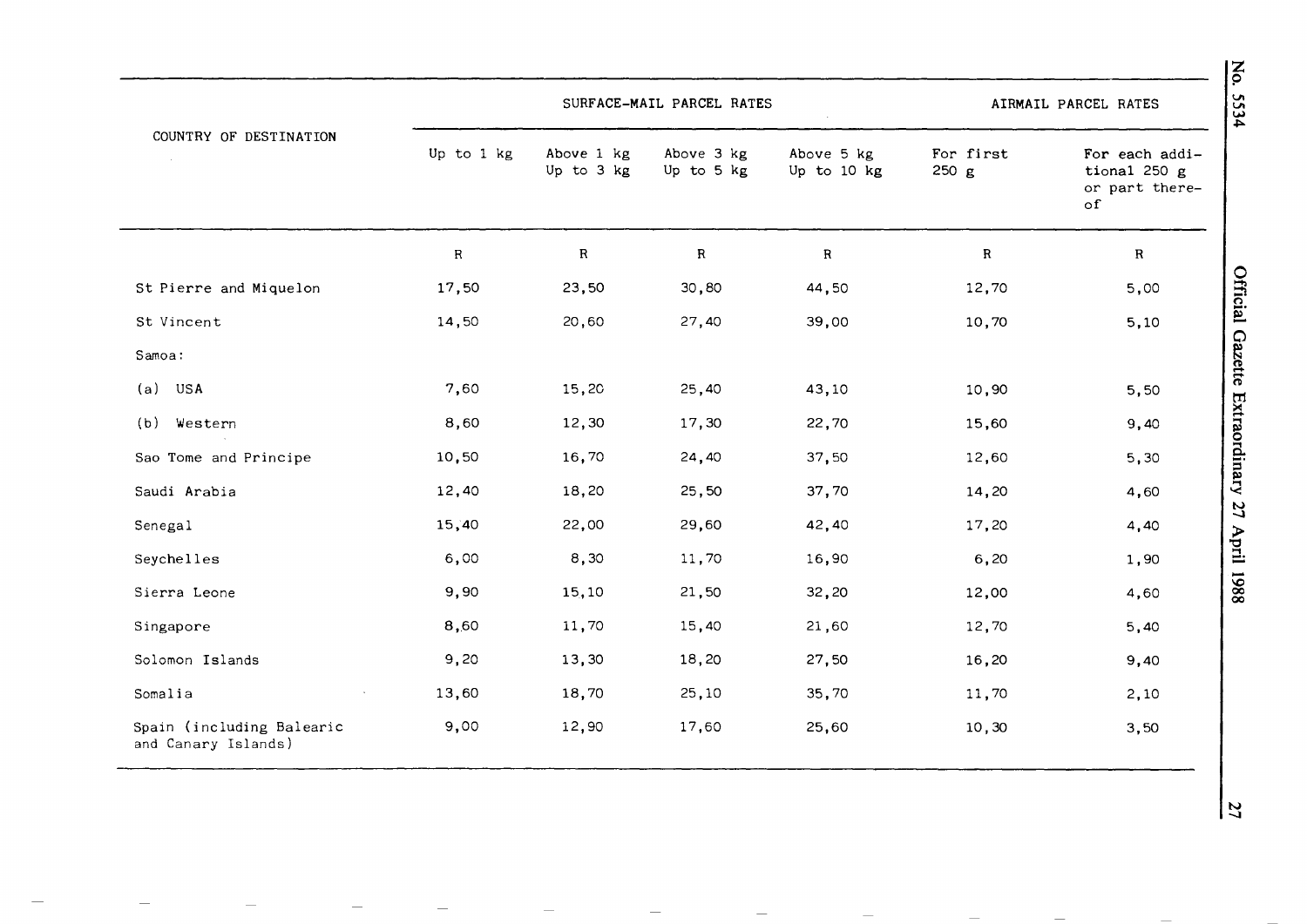|                                                                 | LANDPOSPAKKETTARIEWE |                     |                     |                      | LUGPOSPAKKETTARIEWE |                                                         |  |
|-----------------------------------------------------------------|----------------------|---------------------|---------------------|----------------------|---------------------|---------------------------------------------------------|--|
| LAND VAN BESTEMMING                                             | Tot 1 kg             | Bo 1 kg<br>Tot 3 kg | Bo 3 kg<br>Tot 5 kg | Bo 5 kg<br>Tot 10 kg | Vir eerste<br>250 g | Vir elke by-<br>komende 250 g<br>of gedeelte<br>daarvan |  |
|                                                                 | ${\bf R}$            | $\, {\bf R}$        | $\mathbf R$         | ${\bf R}$            | $\mathbf R$         | $\mathbf R$                                             |  |
| Sirië                                                           | 18,50                | 25,30               | 32,50               | 45,60                | 13,60               | 4,00                                                    |  |
| Soedan                                                          | 16,10                | 22,30               | 29,70               | 42,00                | 16,50               | 4,60                                                    |  |
| Somalië                                                         | 13,60                | 18,70               | 25,10               | 35,70                | 11,70               | 2,10                                                    |  |
| Spanje (met inbegrip van<br>Baleariese en Kanariese<br>Eilande) | 9,00                 | 12,90               | 17,60               | 25,60                | 10,30               | 3,50                                                    |  |
| Sri Lanka                                                       | 9,80                 | 12,20               | 15,40               | 23,40                | 13,90               | 5,30                                                    |  |
| Suriname                                                        | 11,20                | 16,40               | 22,90               | 34,50                | 14,70               | 6, 20                                                   |  |
| Swaziland                                                       | 7,80                 | 9,90                | 12,30               | 16,20                | 7,40                | 0,70                                                    |  |
| Swede                                                           | 10,80                | 14,70               | 20,40               | 30,30                | 11,60               | 3,40                                                    |  |
| Switserland (met inbegrip van<br>Liechtenstein)                 | 8,40                 | 12,10               | 16,70               | 24,80                | 9,10                | 3,00                                                    |  |
| Tanzanië                                                        | 12,60                | 17,50               | 24,00               | 33,90                | 11,00               | 2,20                                                    |  |
| Thailand                                                        | 9,50                 | 13,40               | 18,50               | 26,90                | 12,70               | 5,30                                                    |  |
| Togo                                                            | 11,50                | 16,90               | 23,30               | 34,30                | 14,10               | 5,00                                                    |  |
| Tonga                                                           | 7,40                 | 11,00               | 15,50               | 24,80                | 14,10               | 9,00                                                    |  |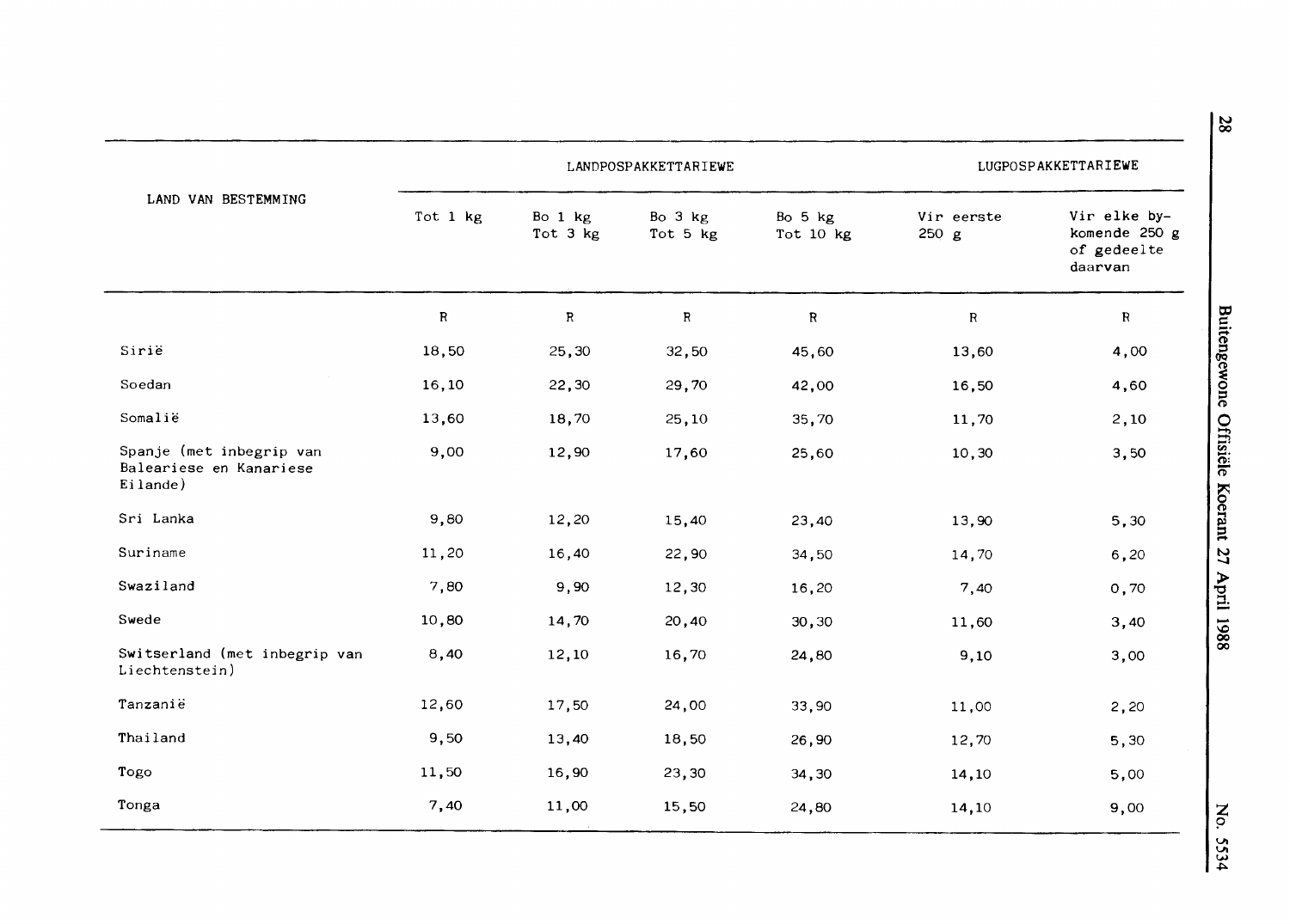| COUNTRY OF DESTINATION                   |             |                          | SURFACE-MAIL PARCEL RATES |                           |                    | AIRMAIL PARCEL RATES                                            |
|------------------------------------------|-------------|--------------------------|---------------------------|---------------------------|--------------------|-----------------------------------------------------------------|
|                                          | Up to 1 kg  | Above 1 kg<br>Up to 3 kg | Above 3 kg<br>Up to 5 kg  | Above 5 kg<br>Up to 10 kg | For first<br>250 g | For each addi-<br>tional 250 $g$<br>or part there-<br>$\circ$ f |
|                                          | $\mathbf R$ | $\mathbb{R}$             | ${\bf R}$                 | $\, {\bf R}$              | R                  | $\mathbf R$                                                     |
| Sri Lanka                                | 9,80        | 12,20                    | 15,40                     | 23,40                     | 13,90              | 5,30                                                            |
| Sudan                                    | 16,10       | 22,30                    | 29,70                     | 42,00                     | 16,50              | 4,60                                                            |
| Suriname                                 | 11,20       | 16,40                    | 22,90                     | 34,50                     | 14,70              | 6,20                                                            |
| Swaziland                                | 7,80        | 9,90                     | 12,30                     | 16,20                     | 7,40               | 0,70                                                            |
| Sweden                                   | 10,80       | 14,70                    | 20,40                     | 30, 30                    | 11,60              | 3,40                                                            |
| Switzerland (including<br>Liechtenstein) | 8,40        | 12,10                    | 16,70                     | 24,80                     | 9,10               | 3,00                                                            |
| Syria                                    | 18,50       | 25,30                    | 32,50                     | 45,60                     | 13,60              | 4,00                                                            |
| Tanzania                                 | 12,60       | 17,50                    | 24,00                     | 33,90                     | 11,00              | 2,20                                                            |
| Thailand                                 | 9,50        | 13,40                    | 18,50                     | 26,90                     | 12,70              | 5,30                                                            |
| Togo                                     | 11,50       | 16,90                    | 23,30                     | 34,30                     | 14,10              | 5,00                                                            |
| Tonga                                    | 7,40        | 11,00                    | 15,50                     | 24,80                     | 14,10              | 9,00                                                            |
| Tortola Island                           | 15,50       | 22,30                    | 28,90                     | 41,40                     | 11,90              | 5,20                                                            |
| Trinidad and Tobago                      | 10,00       | 15,20                    | 21,70                     | 32,80                     | 12,50              | 5,20                                                            |
| Tristan da Cunha                         | 7,20        | 10,80                    | 15,00                     | 24,00                     |                    | NO AIRMAIL SERVICE                                              |

**z**  p **V, V,**  ~ ~

**N l,C)**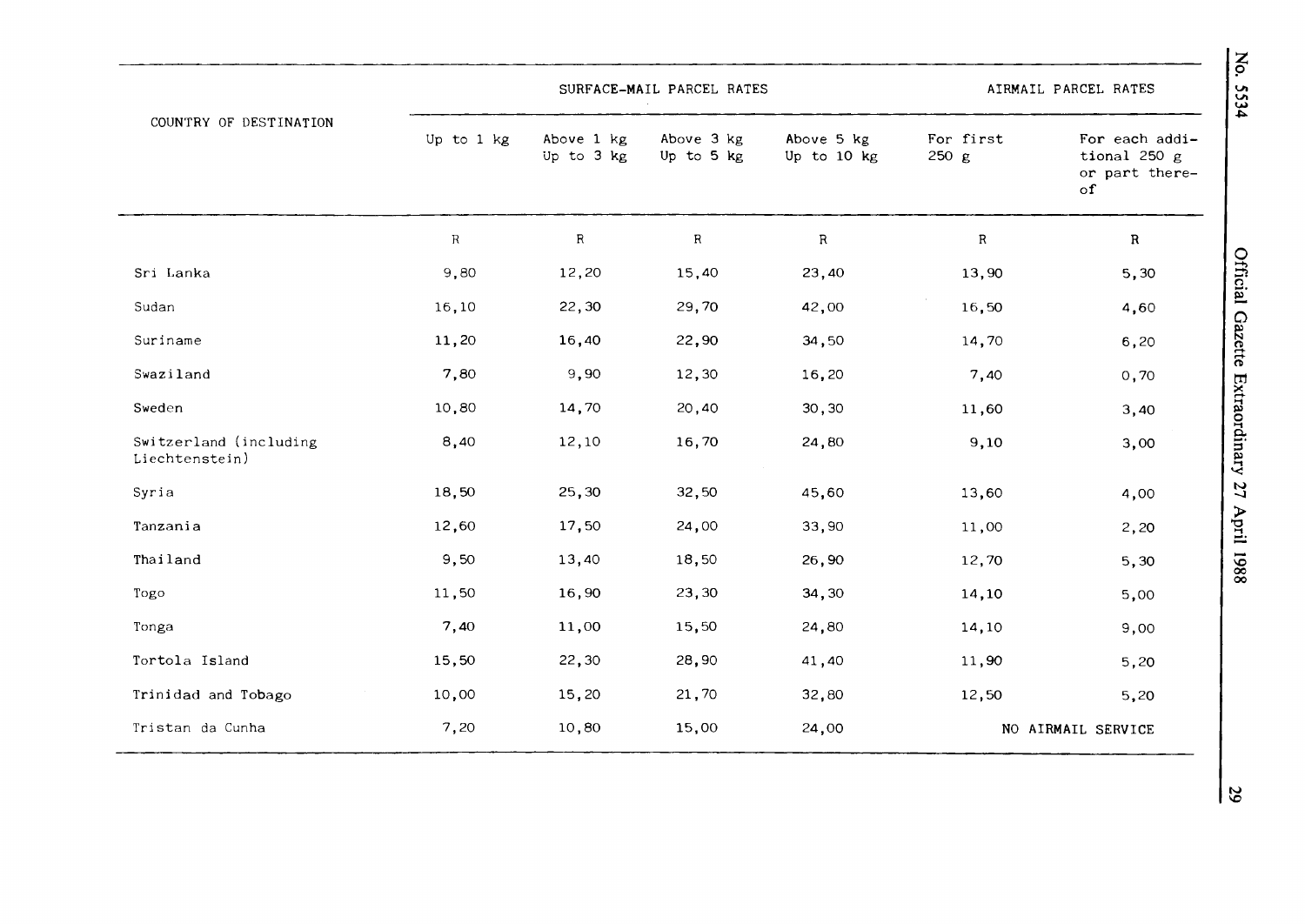|                                            |          | LANDPOSPAKKETTARIEWE |                     | LUGPOSPAKKETTARIEWE  |                     |                                                         |
|--------------------------------------------|----------|----------------------|---------------------|----------------------|---------------------|---------------------------------------------------------|
| LAND VAN BESTEMMING                        | Tot 1 kg | Bo 1 kg<br>Tot 3 kg  | Bo 3 kg<br>Tot 5 kg | Bo 5 kg<br>Tot 10 kg | Vir eerste<br>250 g | Vir elke by-<br>komende 250 g<br>of gedeelte<br>daarvan |
|                                            | R        | R                    | ${\bf R}$           | ${\bf R}$            | $\mathbf R$         | $\mathbf R$                                             |
| Tortola-eiland                             | 15,50    | 22,30                | 28,90               | 41,40                | 11,90               | 5,20                                                    |
| Trinidad en Tobago                         | 10,00    | 15,20                | 21,70               | 32,80                | 12,50               | 5,20                                                    |
| Tristan da Cunha                           | 7,20     | 10,80                | 15,00               | 24,00                | GEEN LUGPOSDIENS    |                                                         |
| Tsjaad                                     | 15,10    | 22,00                | 30,50               | 44,60                | 16,60               | 4,70                                                    |
| Tsjeggo-Slowakye                           | 11,40    | 15,90                | 21,20               | 30,10                | 12,90               | 3,30                                                    |
| Tunisië                                    | 13,00    | 18,30                | 24,50               | 35,30                | 14,30               | 3,60                                                    |
| Turks- en Caicoseilande                    | 7,60     | 15,20                | 25,40               | 43,10                | 13,30               | 5,90                                                    |
| Turkye                                     | 12,20    | 18,70                | 26,80               | 40,80                | 12,20               | 3,70                                                    |
| Tuvalu                                     | 9,80     | 14,10                | 19,10               | 28,50                | 16,40               | 9,00                                                    |
| Uganda                                     | 12,30    | 16,70                | 22,30               | 31,40                | 10,40               | 1,70                                                    |
| Unie van Sosialistiese<br>Sowjet-Republiek | 16,60    | 23,10                | 30,60               | 42,70                | 18,70               | 4,60                                                    |
| Uruguay                                    | 11,60    | 17,20                | 23,10               | 33,90                | 14,90               | 6,40                                                    |
| Vanuatu                                    | 9,80     | 13,40                | 17,90               | 26,50                | 16,00               | 8,60                                                    |
| Vatikaanstaat                              | 9,40     | 13,80                | 19,20               | 28,50                | 10,00               | 3,30                                                    |

 $\overline{\phantom{a}}$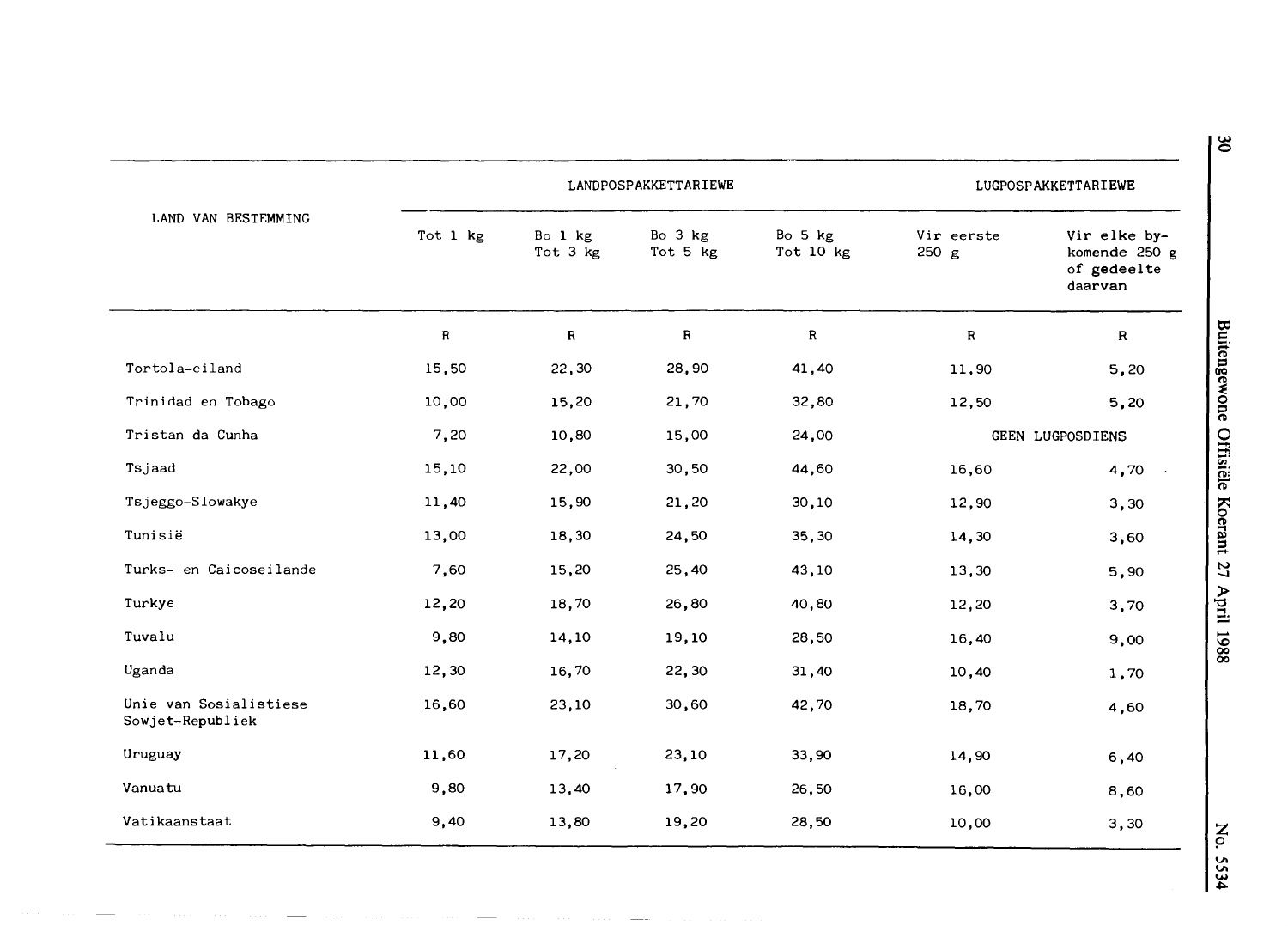|                                                                                                                    |            |                          | SURFACE-MAIL PARCEL RATES |                           |                    | 534<br>AIRMAIL PARCEL RATES                            |
|--------------------------------------------------------------------------------------------------------------------|------------|--------------------------|---------------------------|---------------------------|--------------------|--------------------------------------------------------|
| COUNTRY OF DESTINATION                                                                                             | Up to 1 kg | Above 1 kg<br>Up to 3 kg | Above 3 kg<br>Up to 5 kg  | Above 5 kg<br>Up to 10 kg | For first<br>250 g | For each addi-<br>tional 250 g<br>or part there-<br>of |
|                                                                                                                    | ${\bf R}$  | ${\bf R}$                | $\, {\bf R}$              | $\mathsf R$               | ${\sf R}$          | Official Gazette Extraordinary<br>$\, {\bf R}$         |
| Tunisia                                                                                                            | 13,00      | 18,30                    | 24,50                     | 35,30                     | 14,30              | 3,60                                                   |
| Turkey                                                                                                             | 12,20      | 18,70                    | 26,80                     | 40,80                     | 12,20              | 3,70                                                   |
| Turks and Caicos Islands                                                                                           | 7,60       | 15,20                    | 25,40                     | 43,10                     | 13,30              | 5,90                                                   |
| Tuvalu                                                                                                             | 9,80       | 14,10                    | 19,10                     | 28,50                     | 16,40              | 9,00                                                   |
| Uganda                                                                                                             | 12,30      | 16,70                    | 22,30                     | 31,40                     | 10,40              | 1,70                                                   |
| Union of Soviet Socialist<br>Republics                                                                             | 16,60      | 23,10                    | 30,60                     | 42,70                     | 18,70              | 4,60<br>$\overline{27}$                                |
| United Arab Emirates                                                                                               | 14,10      | 20,50                    | 28,10                     | 41,80                     | 16,20              | 4,80                                                   |
| United States of America<br>(including Alaska, Guantánamo<br>Bay, Hawaii, Puerto Rico and<br>Virgin Islands (USA)) | 7,60       | 15,20                    | 25,40                     | 43,10                     | 10,90              | April 1988<br>5,50                                     |
| Uruguay                                                                                                            | 11,60      | 17,20                    | 23,10                     | 33,90                     | 14,90              | 6,40                                                   |
| Vanuatu                                                                                                            | 9,80       | 13,40                    | 17,90                     | 26,50                     | 16,00              | 8,60                                                   |
| Vatican City State                                                                                                 | 9,40       | 13,80                    | 19,20                     | 28,50                     | 10,00              | 3,30                                                   |
| Venezuela                                                                                                          | 15,40      | 23,70                    | 33,00                     | 49,60                     | 16,50              | 5,80                                                   |

 $\omega_{\rm c}$  .

z *9*  **V, V,** 

 $\overline{4}$ 

ن |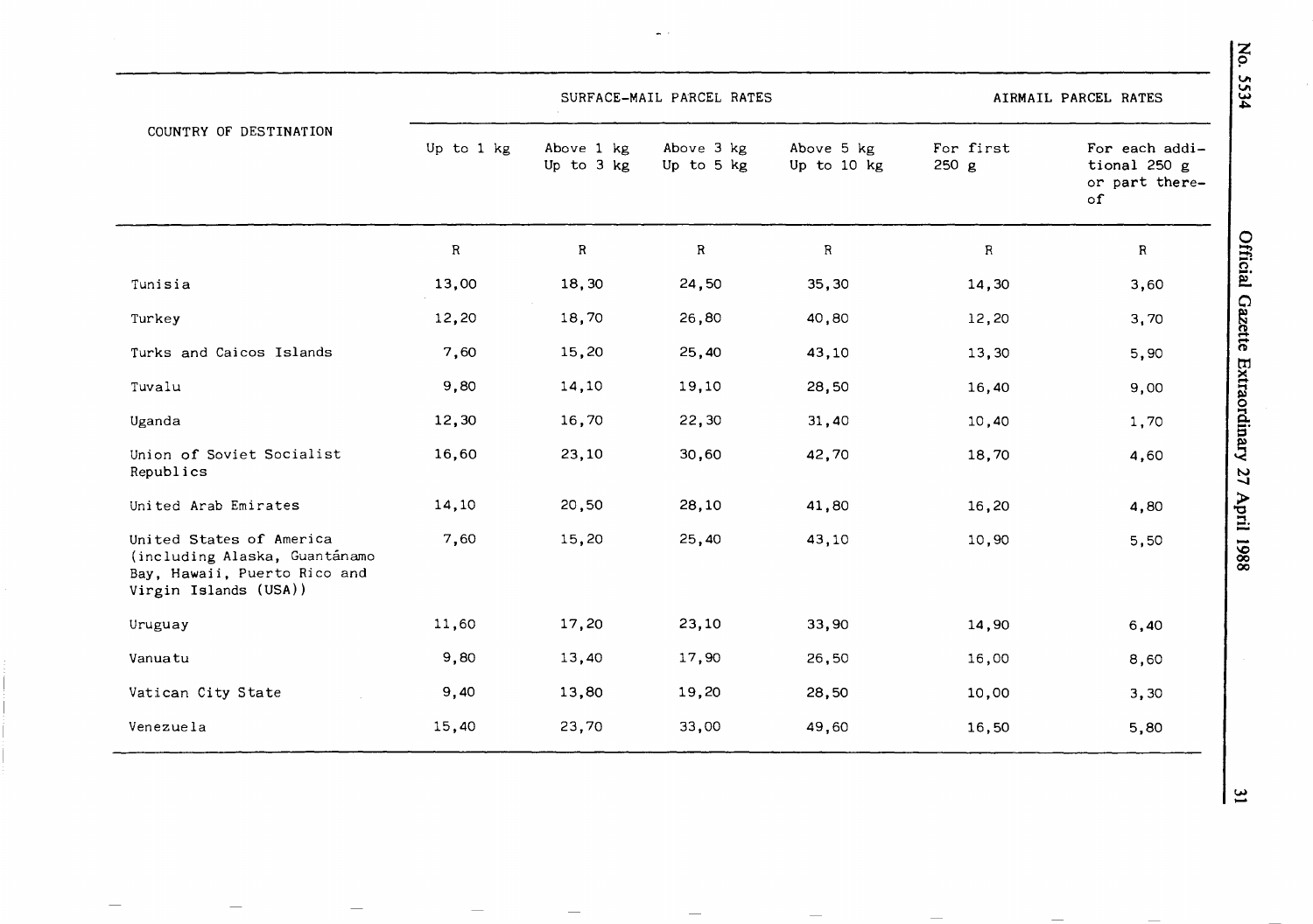| LAND VAN BESTEMMING                                                                                                                |                                | LANDPOSPAKKETTARIEWE  |                     |                      |                     | LUGPOSPAKKETTARIEWE                                     |  |  |
|------------------------------------------------------------------------------------------------------------------------------------|--------------------------------|-----------------------|---------------------|----------------------|---------------------|---------------------------------------------------------|--|--|
|                                                                                                                                    | Tot 1 kg                       | Bo $1$ kg<br>Tot 3 kg | Bo 3 kg<br>Tot 5 kg | Bo 5 kg<br>Tot 10 kg | Vir eerste<br>250 g | Vir elke by-<br>komende 250 g<br>of gedeelte<br>daarvan |  |  |
|                                                                                                                                    | $\, {\bf R}$                   | $\mathbb{R}$          | $\, {\bf R}$        | $\mathbf R$          | $\mathbf R$         | $\mathbf R$                                             |  |  |
| Venezuela                                                                                                                          | 15,40                          | 23,70                 | 33,00               | 49,60                | 16,50               | 5,80                                                    |  |  |
| Verenigde Arabiese Emirate                                                                                                         | 14,10                          | 20,50                 | 28,10               | 41,80                | 16,20               | 4,80                                                    |  |  |
| Verenigde State van Amerika<br>(met inbegrip van Alaska,<br>Guantánamo Bay, Hawaii,<br>Puerto Rico en Virginiese<br>Eilande (VSA)) | 7,60<br>$\mathcal{I}_{\omega}$ | 15,20                 | 25,40               | 43,10                | 10,90               | 5,50                                                    |  |  |
| Vietnam                                                                                                                            | 15,50                          | 22,80                 | 32,00               | 47,50                | 18,70               | 6,70                                                    |  |  |
| Wallis en Futuna                                                                                                                   | 13,90                          | 20,70                 | 30,40               | 46,60                | 19,20               | 8,60                                                    |  |  |
| Ysland                                                                                                                             | 11,20                          | 16,00                 | 21,60               | 31,90                | 12,70               | 3,70                                                    |  |  |
| Zaire                                                                                                                              | 17,10                          | 24,20                 | 30,40               | 42,90                | 15,60               | 2,00                                                    |  |  |
| Zambië                                                                                                                             | 16,30                          | 21,90                 | 28,20               | 38,50                | 13,10               | 1,40                                                    |  |  |
| Zimbabwe                                                                                                                           | 13,60                          | 17,60                 | 22,20               | 30,00                | 6,20                | 1,20.                                                   |  |  |

**w N**